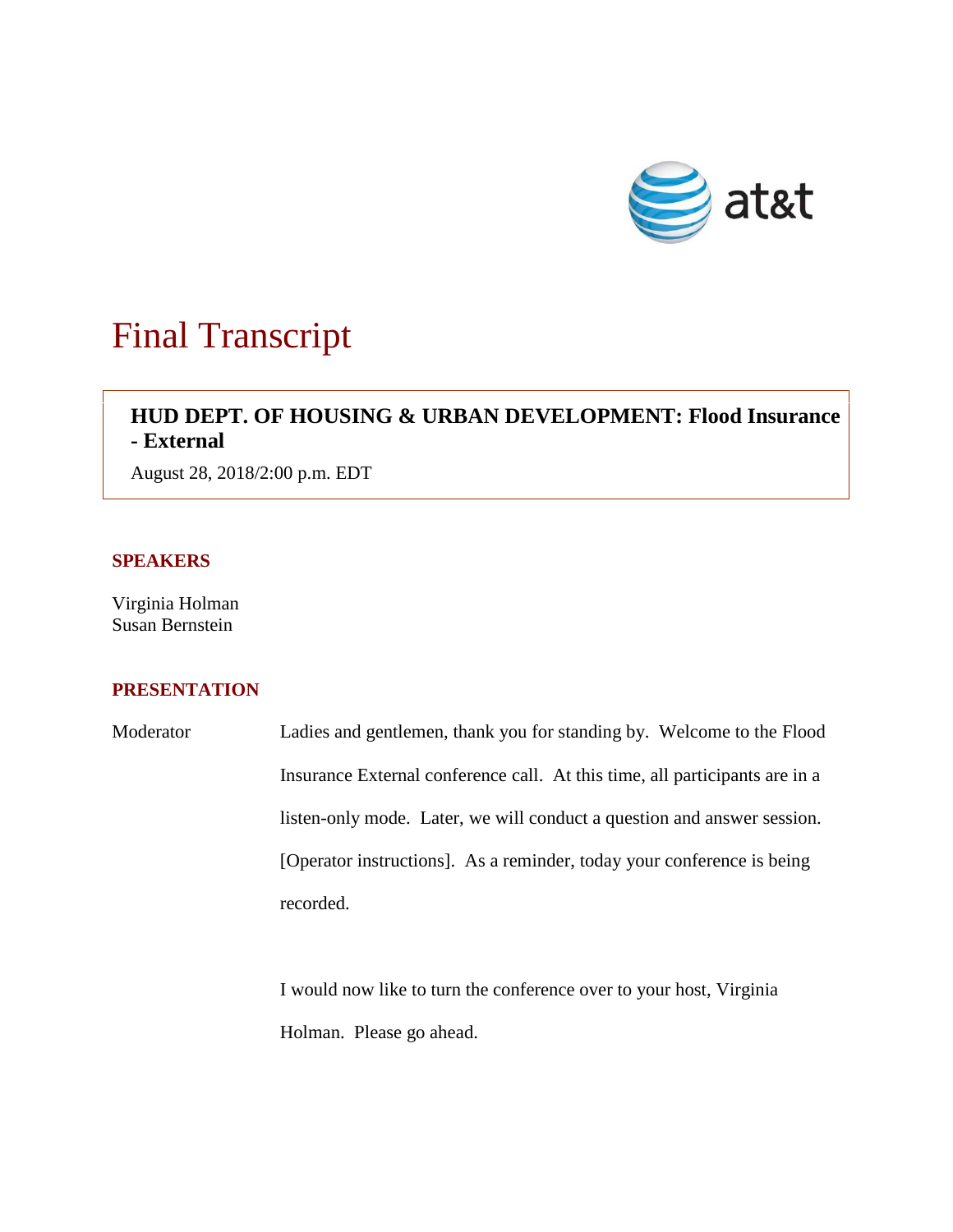Virginia Thank you, Lois, and welcome to today's National Flood Insurance Program webinar, as part of the training that we're trying to give relative to dealing with disasters. We all know that flood insurance is a very important part of that toolkit. So we will go over—but luckily we have somebody from FEMA who will deal with it.

> Let me go over some logistics first. As Lois said, the audio is being recorded. We're going to provide the playback number, a PowerPoint, and a written transcript, probably in a week or so. It will be available on HUD Exchange in our Archives section. We'll send out a Listserv when it's posted, but it will also be in the Training Digest on HUD Exchange. I did send everyone out handouts this morning, the PowerPoint and some other materials from FEMA. They're also available on the Control Panel, the panel on the right-hand side of your screen. If you just go down to Handouts, you'll be able to download them. But they will also be posted along with the transcript on the HUD—in our archives.

> We're not going to take live questions today because we have such a large audience, but we do want your questions, so there are some other ways to ask your question. Again, in the Control Panel on the right-hand side of your screen there's a box that says Questions. If you just enter your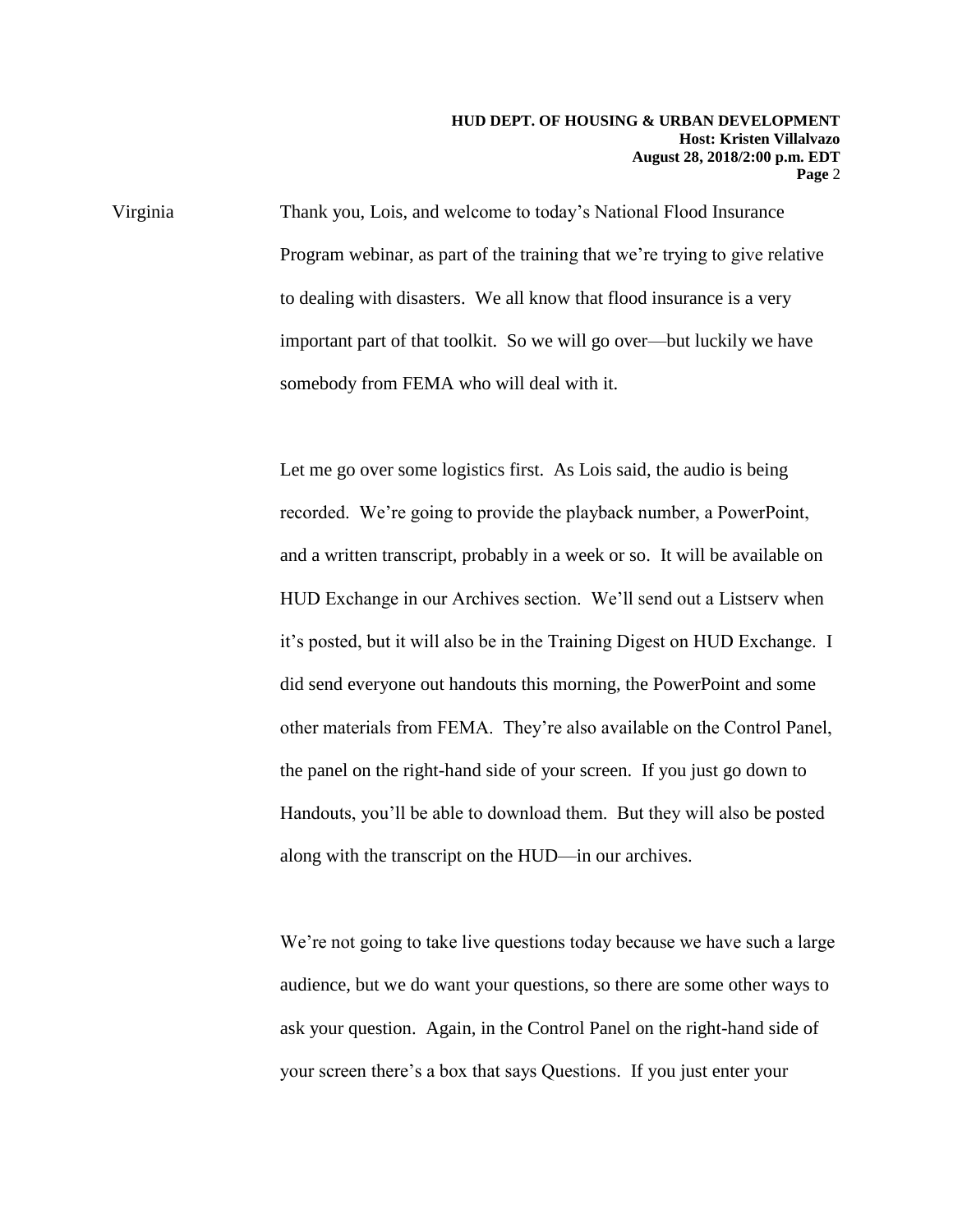question there, we'll monitor those and answer them as we're able to. Or after the webinar is over, if you've got questions or comments on flood insurance, you can send them to housing.counseling@hud.gov and put the webinar topic in the subject line.

In about 24 to 48 hours, you're going to get a thank you email from GoToWebinar. The email's going to tell you that this is your certificate of training. Please be aware that there is no attachment. It is just that email, so print it out or save it for your records.

Again, going to our Archives section, there's a new function on it where you can get credit for the training when you log onto the webinar on the Archives. So, play with it and that will work for any of our class webinars. Again housing.counseling@hud.gov is our main mailbox if you've got questions on this topic or any other, send them to that mailbox and hudexchange.info is where you can find all of our information on housing counseling programs. Again, I said we will watch for your questions.

I'm now going to turn it over to Susan Bernstein from FEMA, who will handle your topic today. It'll take a moment for her screen to come up.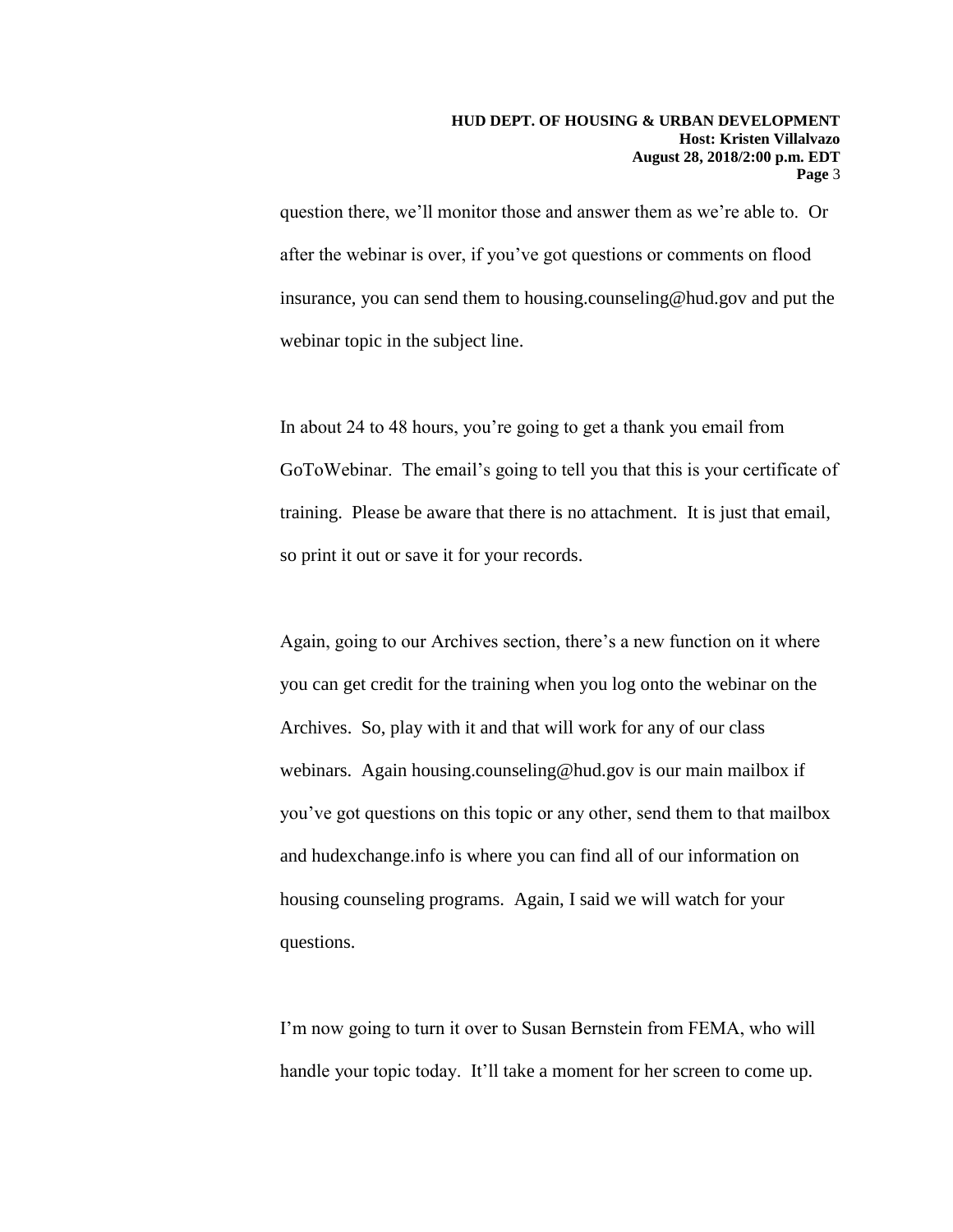Susan Is it showing? Virginia There it is. Susan Oh, good. Okay. All right. Thank you, Virginia. I'm Susan Bernstein and I work at the National Flood Insurance Program at FEMA, and I've been there forever. It's been a very long time. I just want to make sure everybody knows these are my opinions. It's a very complex subject but I'm using regular terms and regular language for everything. If anybody ever has a question about their policy, please direct them to their agent or their insurance provider for any specifics. Because, policies are a contract. I'm going to go ever some insurance basics, then I'm going to work on the

NFIP history, we'll talk a little bit about how the program works, the community group SAFE [ph] and how everybody works together to make us safer. I'm going to talk about the NFIP policy—what it covers, what it doesn't cover, a little bit about claims processing because that's when people have the hardest time and that's when we start to see them. And if we have time, we're going to do some questions.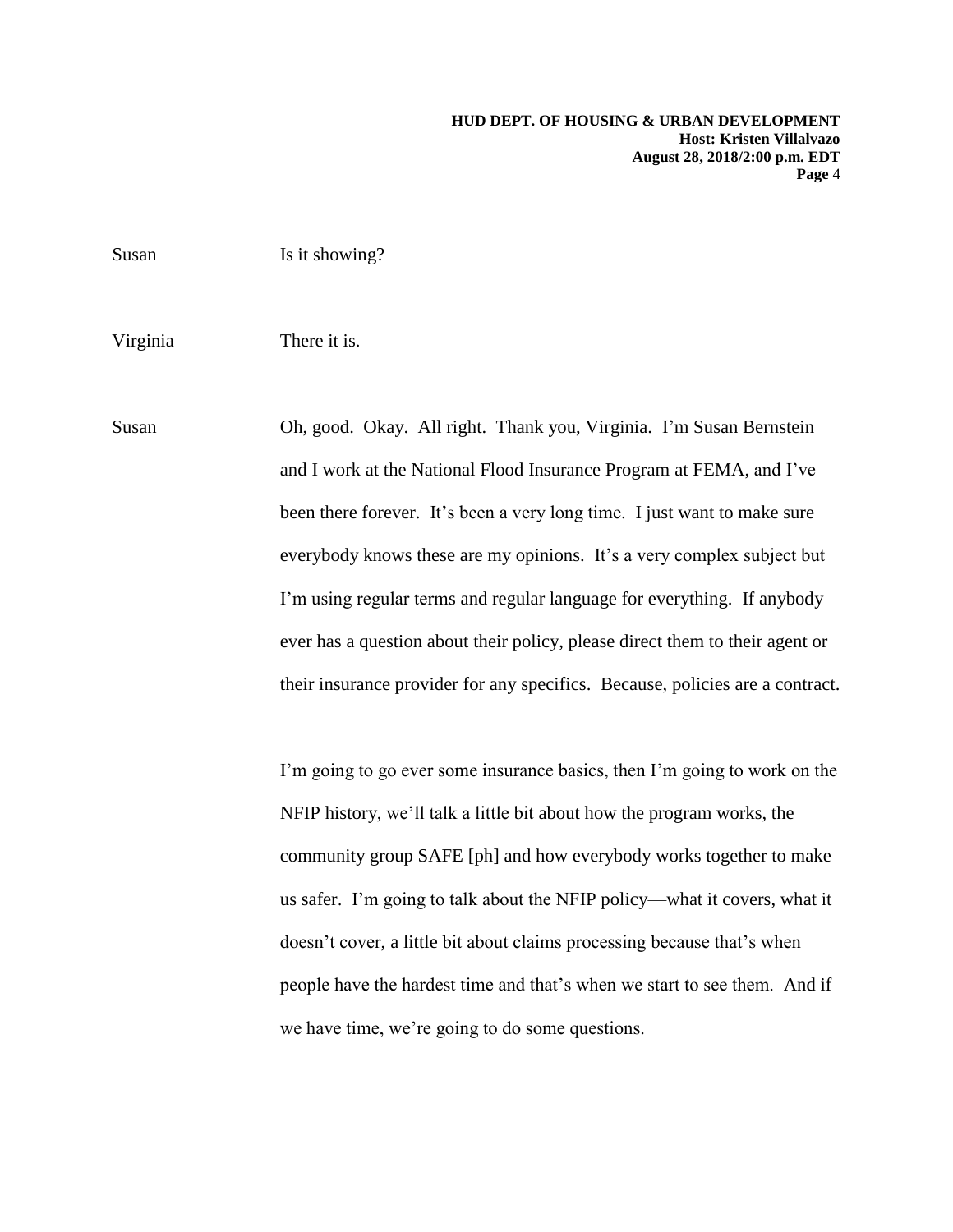### **HUD DEPT. OF HOUSING & URBAN DEVELOPMENT Host: Kristen Villalvazo August 28, 2018/2:00 p.m. EDT Page** 5

So, insurance basics, insurance is about protecting property against [audio disruption].

- Virginia Susan, we've got one comment that you need to click the button that will make it full screen.
- Susan Okay. Where is that? Tell me.

Virginia Down at the bottom there's a little bar for volume and right next to it is sort of the TV screen, if you could click on that.

- Susan Tell me again. On the bottom right?
- Virginia On the bottom right, there's several icons. The one farthest on the right that looks like a TV screen or a monitor.

Susan TV screen or monitor. Is this it? Okay. Something's happening. No, that isn't it. How do I do this? On the bottom right? I don't see it.

Virginia It's in the orange toolbar.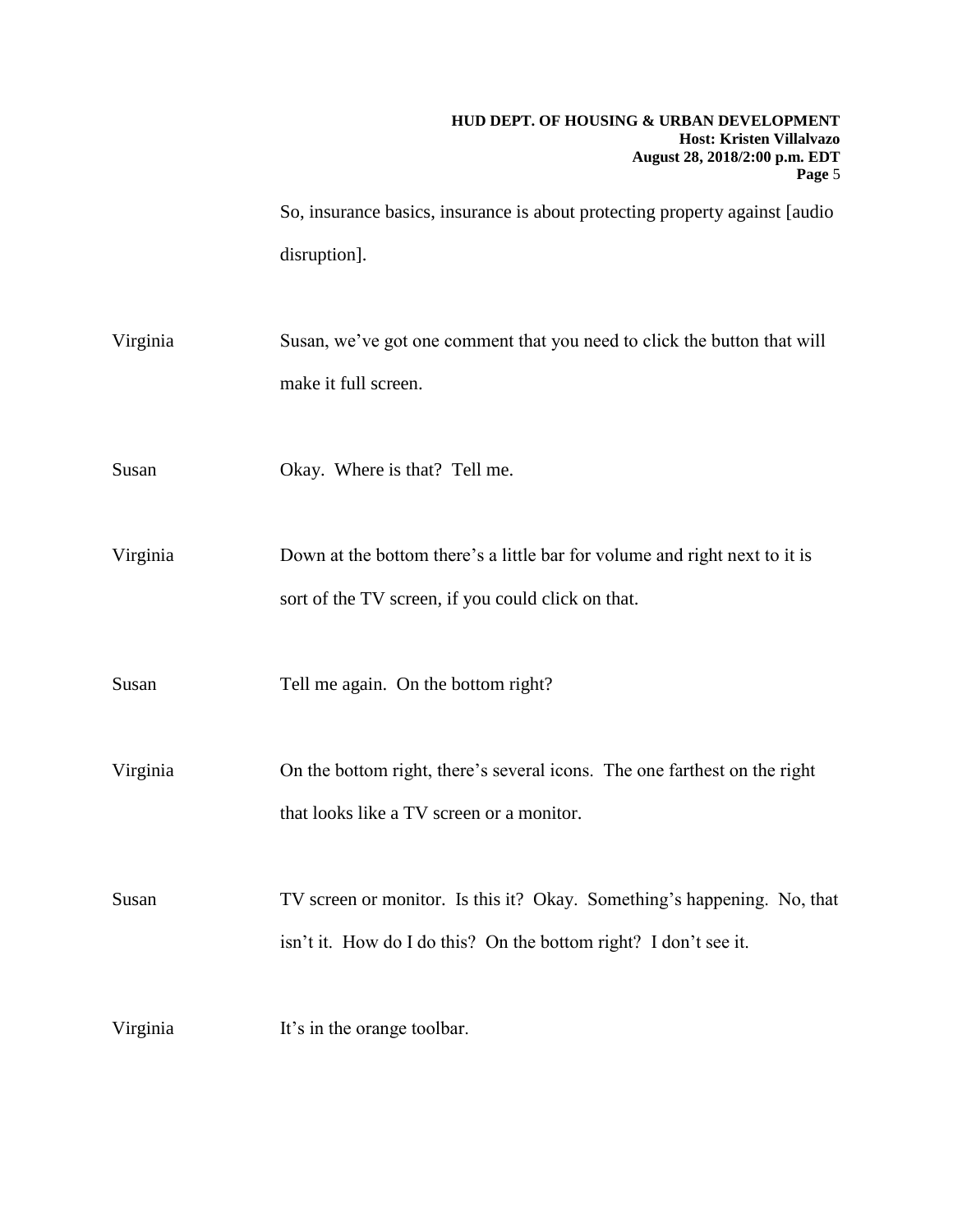#### **HUD DEPT. OF HOUSING & URBAN DEVELOPMENT Host: Kristen Villalvazo August 28, 2018/2:00 p.m. EDT Page** 6

Susan Okay, in the orange toolbar, okay, thank you, you're going to see a little monitor. Maybe this is it. Yes. There you are. Thank you very much. Sorry for that. Okay.

Virginia Okay, thank you.

Susan Okay. Insurance is about risk and protecting what you own and being responsible for what you own. It's what we do is we spread risk. A person who has a house would use an insurance company to make sure that they're protected. The insurance company is spreading the risk among many policies they don't expect to have to pay out on.

> An insurance policy is a contract between a property owner and the insurance company. You buy your insurance policy from an insurance agent. There's all different sorts, of course. There's homeowners and car insurance and things like that and homeowners insurance specifically excludes flood damage. So, that's where the NFIP eventually came into play.

You may hear terms like underwriters and they are the people that are figuring out how much it's going to cost for you to get your insurance.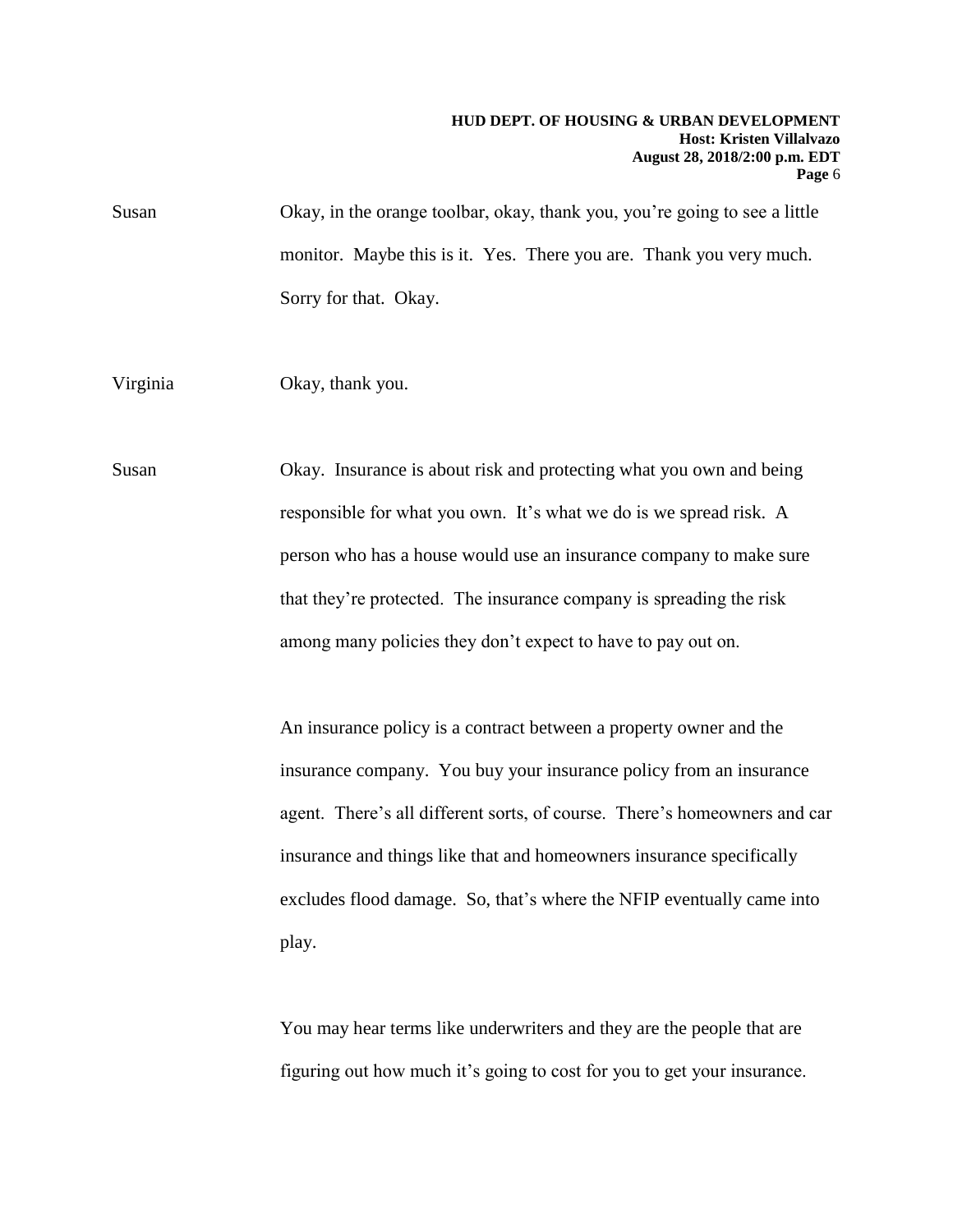And then there are adjusters. Adjusters come and they review the claim and look at your damage. They adjust the damage. And that's when somebody has a claim.

Through time, floods do a lot of damage. Floods do more damage than all other forms of natural disasters combined. That's why homeowners insurance doesn't cover flood damage. It's too much and the private companies don't want to pay for it. Oh, I'm sorry. I moved forward.

Over time we've heard of big floods like the Johnstown Flood. There was a giant hurricane in 1938 that killed thousands of people on Long Island. Through the last century—and there's some wonderful pictures about flood situations and things like that—but through the last century, the government was called on more and more often to help with floods.

Mother Nature is very hard to deal with and it kept happening over and over again. We started to realize that you have to prevent them from happening, you have to know the risk and build in higher places and not put people at risk by living next to rivers and by the ocean. For all the occasions when risk happens, when bad things happen, to have insurance to make sure you have something to pay your damage.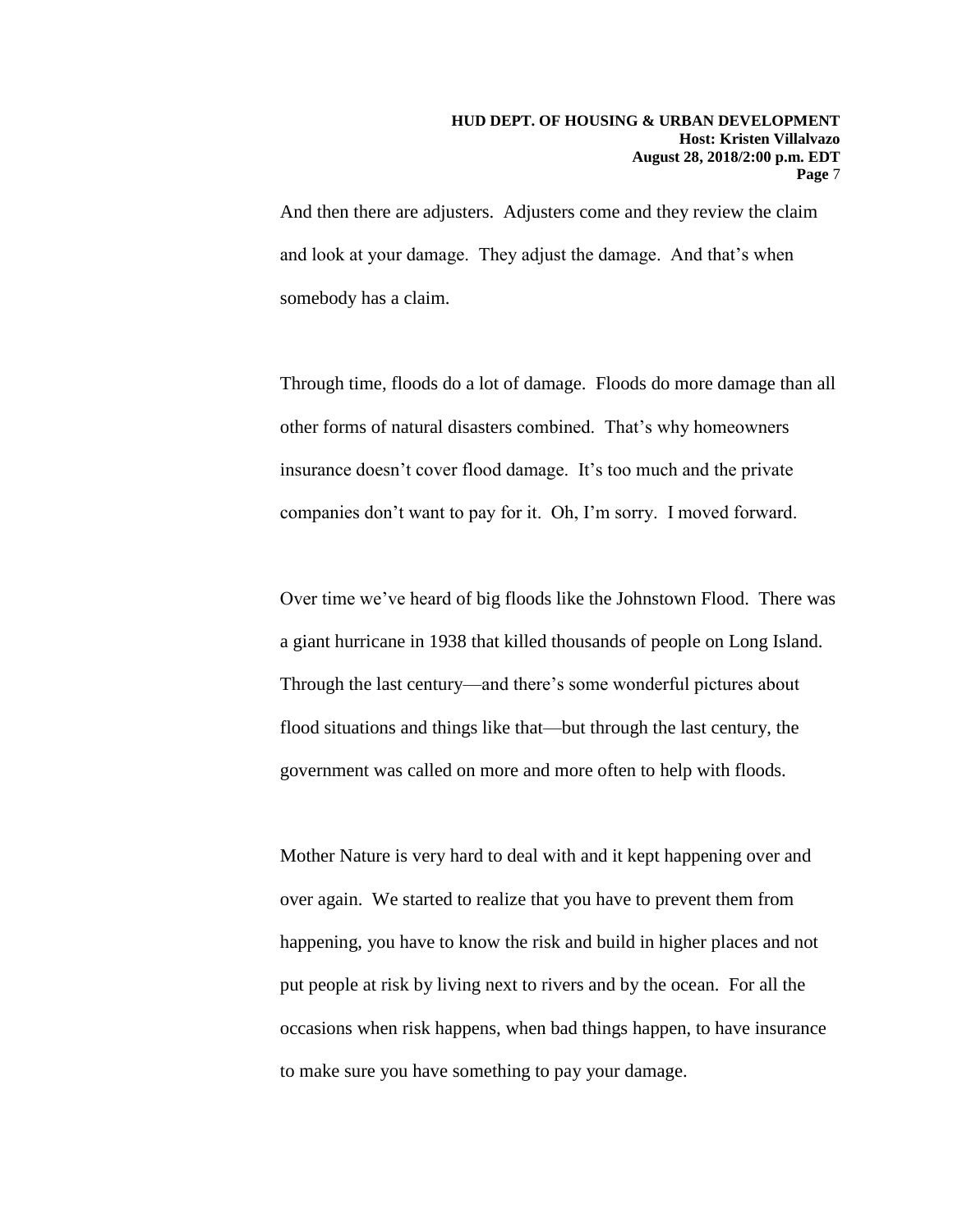Flood damage is costly. It is also a combination of who's addressing it. Floods are local and the community is part of addressing it. They need to make sure that people don't build in high-risk places and things like that. The NFIP is a combination between local, state, and federal, making sure that people build more safely, basically.

In 1968, the National Flood Insurance Program was created by the National Flood Insurance Act. The concept is money is earned through insurance premiums and it doesn't quite take taxpayer money like it had in the past to pay for flood damage. So the money comes in from the insurance premiums and we have a claims process, so it's not having to go to your government and ask for help to fix your home and all that. It's the policy that knows how much your home costs and how much is covered.

We also fund other things. We fund disaster assistance and millions and millions of dollars' worth of planning and mitigation, fixing buildings, making sure future buildings are better. So insurance is a great product. It makes sure we have the money to pay claims and we usually do.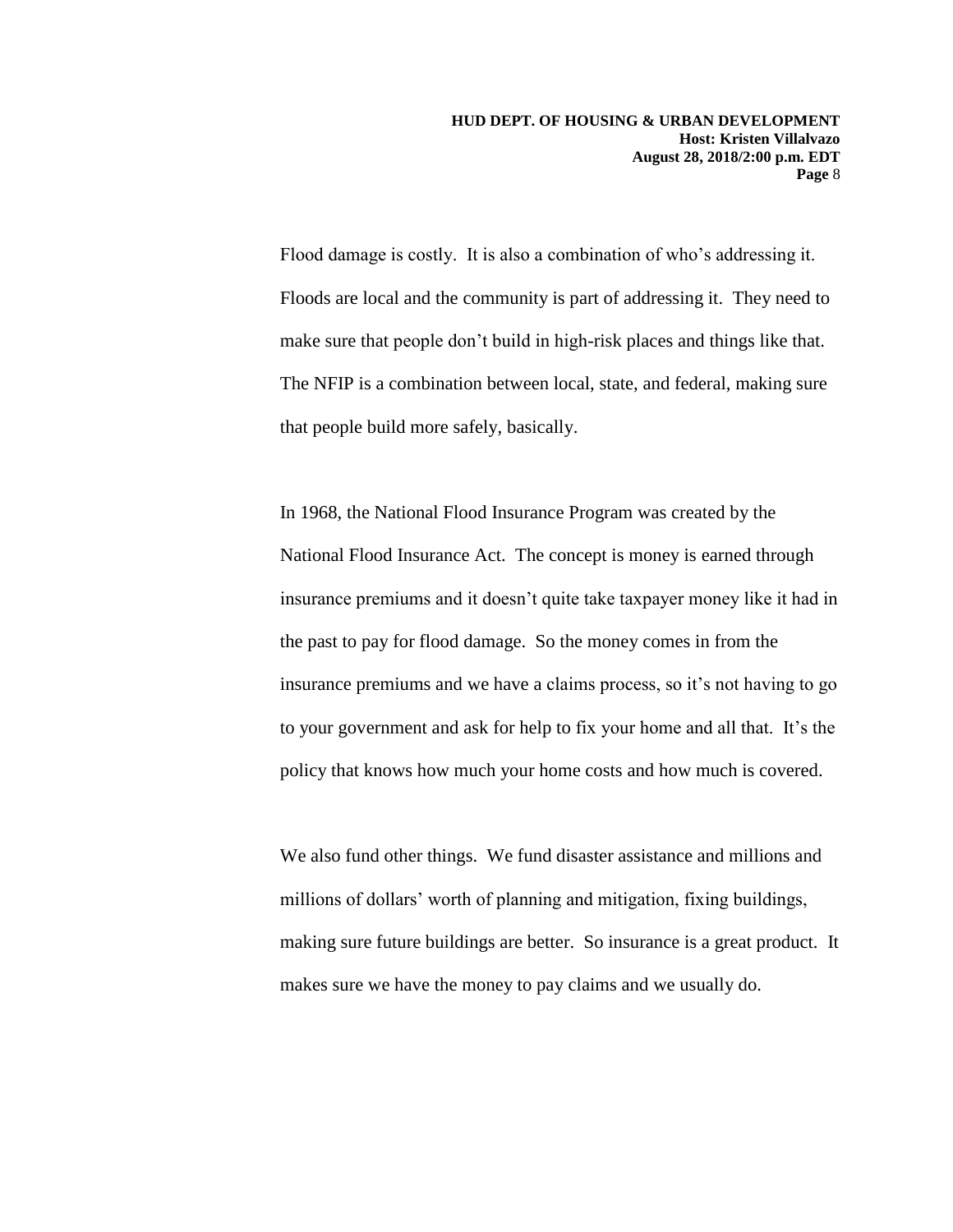Over time, the very basic NFIP has grown. Lenders are involved. Lenders—federally backed lenders require insurance if people are in a naturally high risk area on their community flood map. And that's been going on since 1973. Since 1994, that was strengthened and residences were included so homeowners all across America, millions of people every year are told by their lenders that they are required to have flood insurance. They go to their insurance company and they get it.

People are scared of flood insurance, but it's there and it's available. There's about more than five million flood insurance policies sold every year. And we want more. Through time, things have gotten even more strengthened. We have a lot of customer awareness requirements, so talking to you folks is a great thing. There are training requirements. Agents are regulated by their state insurance department that they are required to take flood insurance training every year so they can help their policyholders.

More recently we had a lot of changes that required that people be rated to their full risk. Since 2014, we've seen—people need to get elevation certificates to make sure their flood insurance costs are as low as possible. Older homes are being greatly affected by this. Their insurance costs are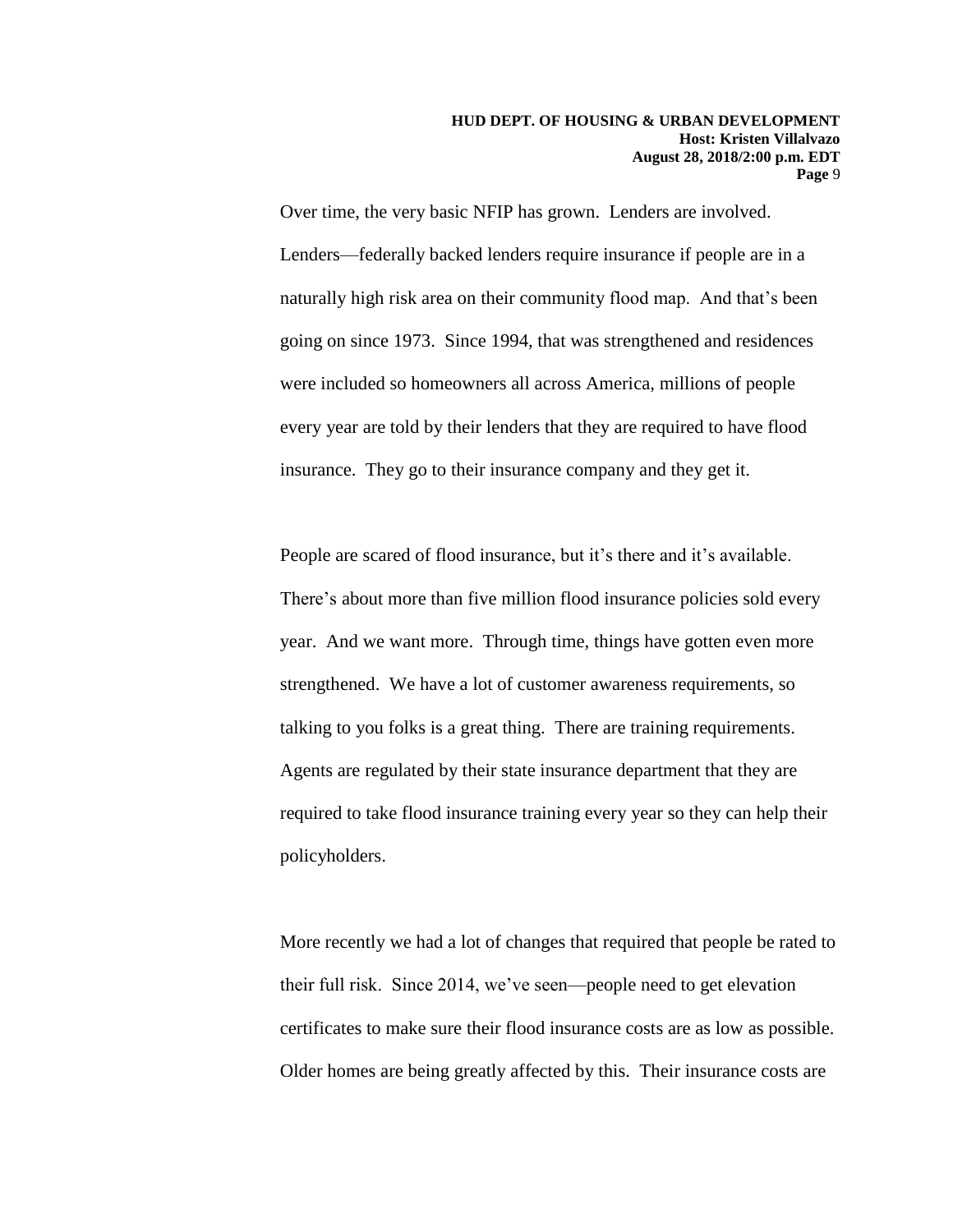going up because they were built before better planning was begun. That's a tough thing. So, Congress changed our rules and we're adapting.

Who can purchase flood insurance? Anybody who owns a house or a building of any sort can purchase flood insurance. Renters and tenants, they can purchase flood insurance for their things, their contents, or their personal property.

Who sells flood insurance? It's sold by agents for approximately 60 of the bigger companies—Farmers and State Farm and all of those companies are out there selling NFIP flood insurance through their agents. That's the way we want it because we want flood insurance to be normal and to be a regular product that people buy when they have a house.

It's a federal, state, and community kind of situation. The NFIP gathers premiums and we pay the claim. We also do the mitigation with states and communities. We offer grants, mitigation grants and a bunch of other grants. We oversee the states.

From there, the states, they oversee their communities. States impose building codes for things like electrical codes and sewers and all sorts of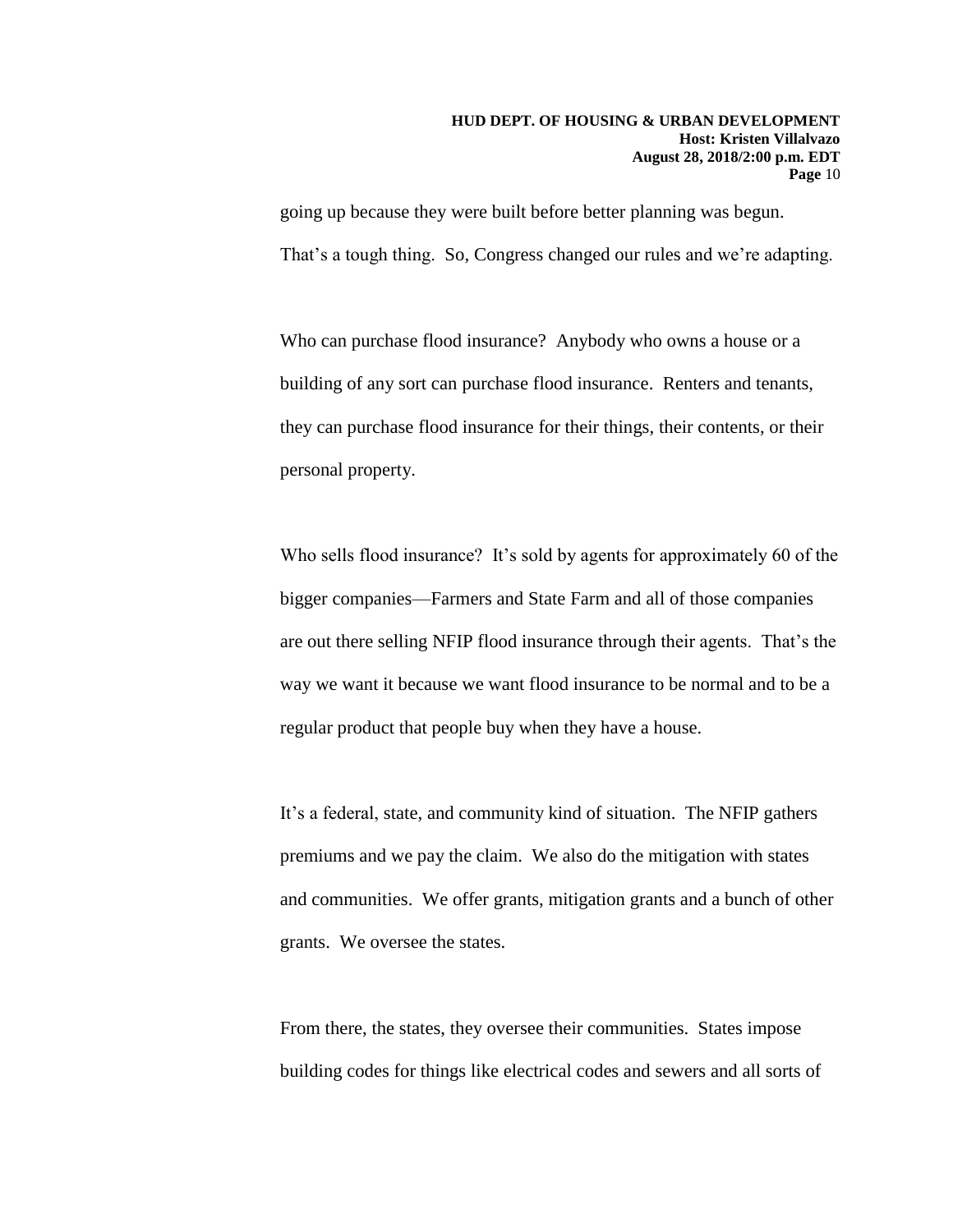things like that. And they also impose the National Flood Insurance Program requirements on their communities. They assist their communities with making this happen.

FEMA money is passed down. We give it to the state and the state works with the communities to get it to property owners. Say, if a property owner wants to elevate their house, they work with a contractor and they get a plan for building the house better. They work with their community to get grant money through the states down from FEMA.

The communities also have—they are very important. Every community has their own building codes and every community has their own flood maps and their own elevation requirements. The community has a flood plain manager that imposes all of that. This is a really complex kind of process, but we've been doing it for 50 years and the states know their role and the communities should know their roles. FEMA and our regions help take care of helping them do that and all of that.

We see the NFIP as a three-legged stool. I like that phrase. That involves identifying flood risk. Those are the flood maps. Every community in the US pretty much has a flood map that shows where the risk is—where the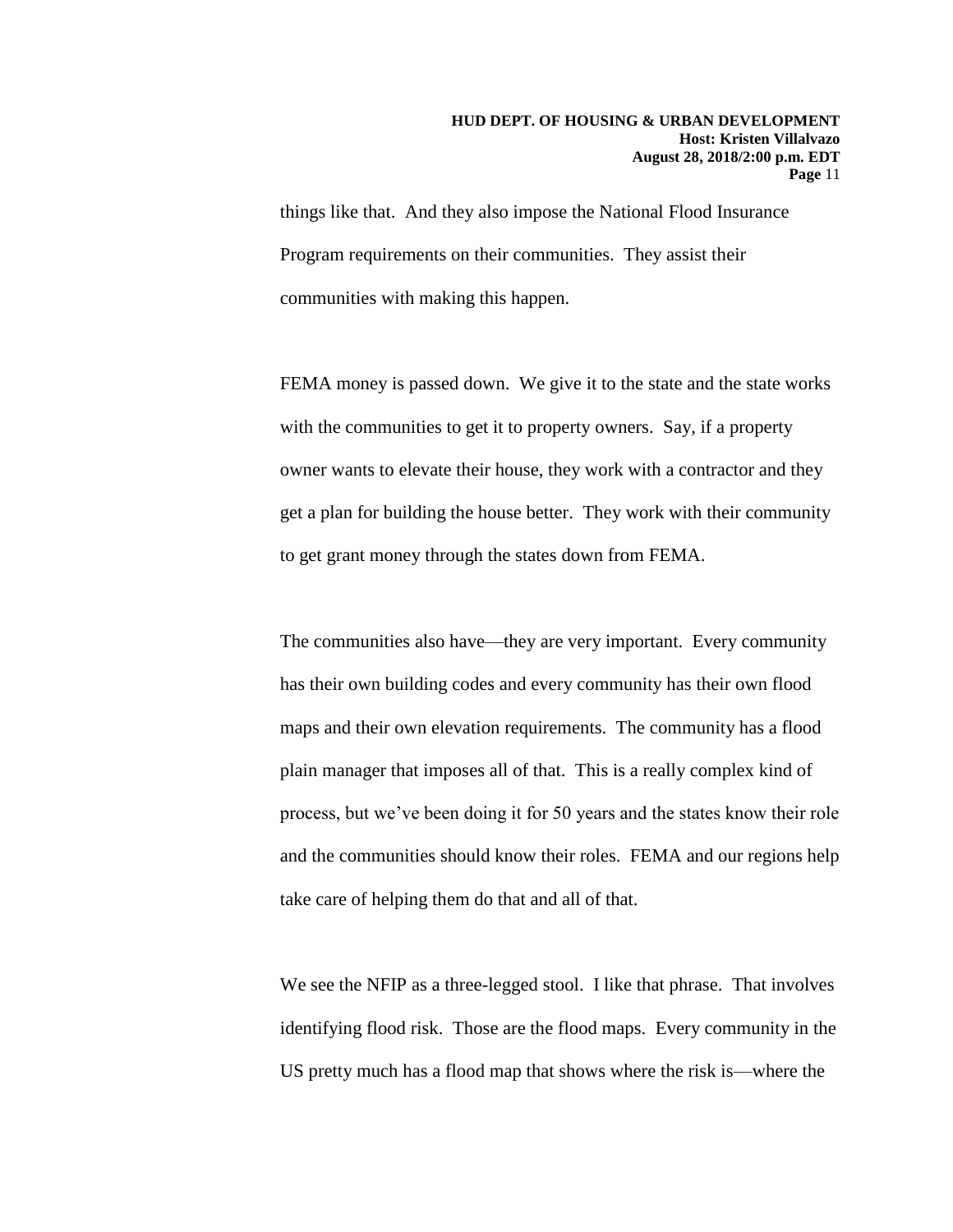highest risk and the moderate risk is. We believe just about every place has some flood risk. So first you identify the flood risk.

Another leg of the stool is to mitigate damage, to build better, make sure homes are elevated or the lower floors of businesses are flood-proof. The best thing we want is for people not to build in the high-risk area. There's a lot of people. They have to build somewhere and it happens. So there are a lot of safer building codes for high-risk areas and things like that. That's mitigation.

And then the third leg of the stool is having insurance available because floods are going to happen, houses are going to get damaged, people are going to lose things. Having insurance is the way to protect yourself.

We've talked a little bit about mitigating flood risk and that's identifying. Some of the things that FEMA grant money is used for are removing houses from the flood plains, demolishing the highest-risk homes, relocating them, rebuilding. There's other things people can do to their houses that make it a little better. But the bigger thing is really to get the house out of the flood plain or above the flood plain.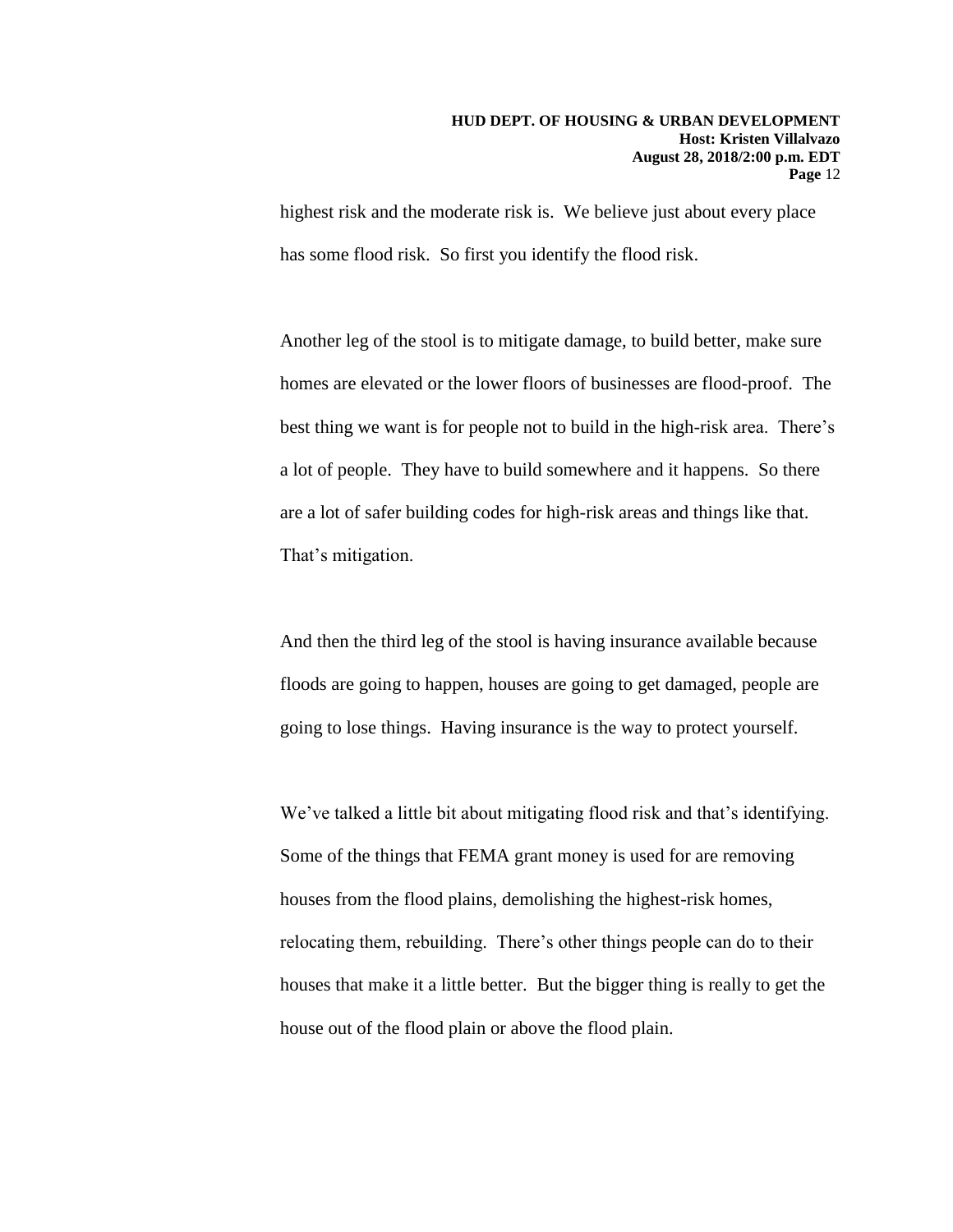Again, the lenders have a role in this. I'm going to throw this out periodically through this call. Make sure that the people you talk to know that their lenders are going to want to make sure they have insurance and they're going to be involved in this. It's very complex and I want them to know that. The lenders also care about this because the buildings that they give loans on are their collateral. That's how they make money. They want those buildings to be in good shape and they require homeowners insurance. Because floods weren't covered once, it's thought to be ignored. But everybody really cares about it now, especially the lenders.

These are a couple of flood maps. The one on the left is an older map. There aren't many of these left. They started out on paper, large yard by yard size pieces of paper. The dark area is the high risk, zone AE, which is the main high-risk flood zone inland. There are also the E zones which are wave, high wave velocity coastal high-risk areas.

The map on the right is a newer map. This is what we hope that they will all look like very soon. The river is the blue part. The green part is the high-risk area where houses should be elevated. Their property owner will need to show that they have an elevation certificate when they get flood insurance. And it's more expensive to get flood insurance in that area.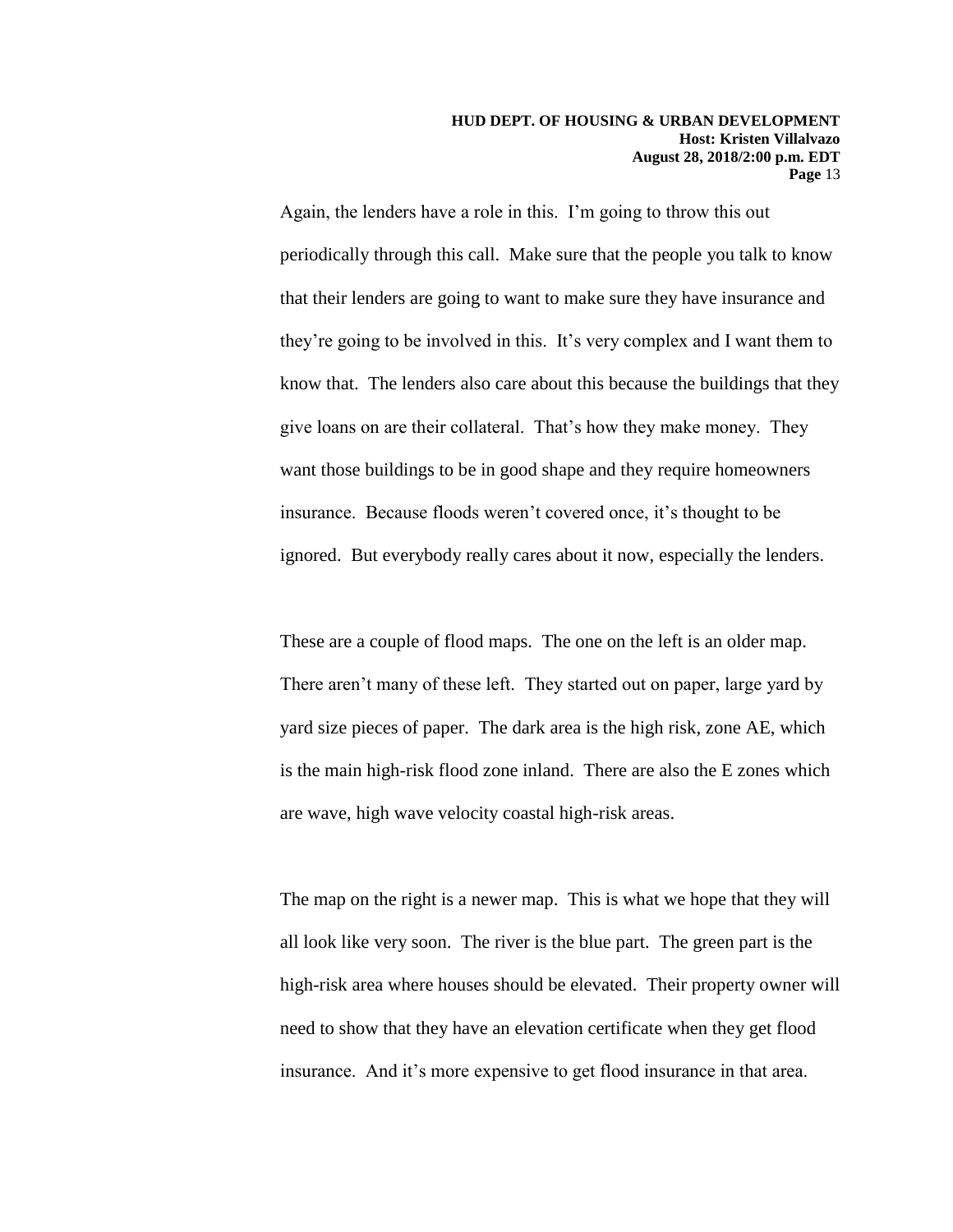The yellow area is a low-risk area where flood insurance is very cheap. Floods can happen there, too. Approximately 25% of the claims paid by the NFIP are for lower-risk areas.

We offer flood insurance in any community that has joined the NFIP.

This is just a quick slide to talk about—there are limits to the NFIP coverage. Most of—95% of the policies that have NFIP coverage are for single-family homes, singles of [ph] four families. They can get up to \$250,000 coverage for the building and up to \$100,000 for their contents, their furniture, their stuff, like that. You have to purchase the two policies separately. A renter would just go to their rental insurance people and say, can I get flood insurance and they just get contents insurance. A homeowner would want to get both because they've got a building to protect and they've got contents inside of it.

Okay. There are other insurers. Above our \$250,000 cap, there's something called excess coverage and there are a lot of insurers out there that offer it because we take the brunt. The NFIP would pay the first \$250,000 worth of damage or up to the limit of the coverage. Also there are basic non-NFIP providers for basic flood insurance coverage. They've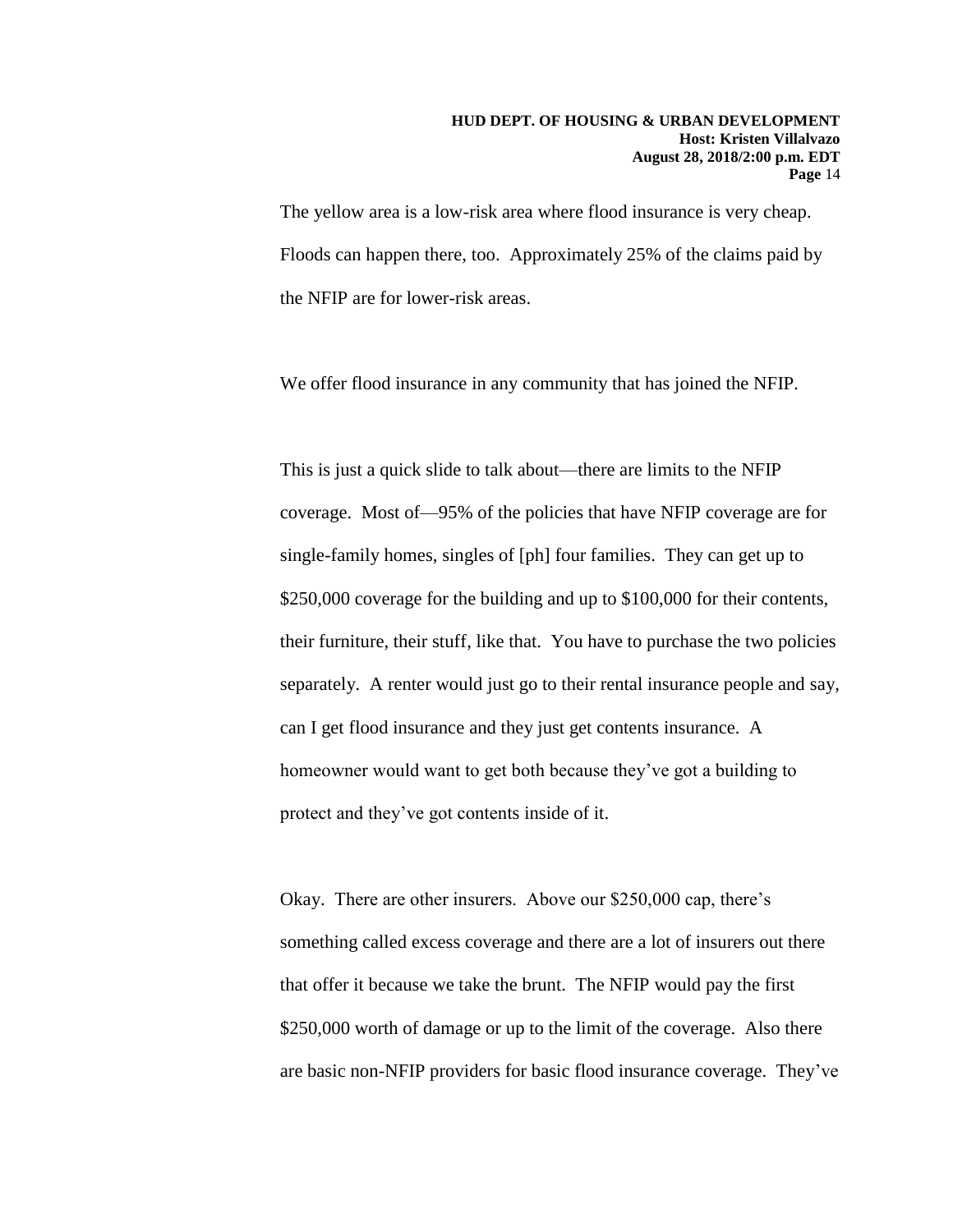started to show up since the 2014 changes to the NFIP law. We just want people to be covered. We want them to have insurance. We don't care if they get it from the NFIP or somebody else so long as it has good coverage just like ours.

There are actually three different kinds of policies a person will get. There's the regular homeowners policy, which is for one four-family homes. That's the most of our policies; 95% of the NFIP policies out there are for regular one four-family homes.

There is also the residential condominium building association policy. Condominiums are complex. It's a shared ownership and they have to share the insurance, too. That's what condominium associations do. They take care of that stuff. The NFIP policy we sell to condos, the homeowners association, and that can be very complex. If people are in states where there are a lot of condos, which is often all over now, most of the agents probably have an idea of what's going on with condo policies and they can handle that.

There is also a commercial policy, the general policy. That covers larger than four-family homes, more like apartments and things like that. That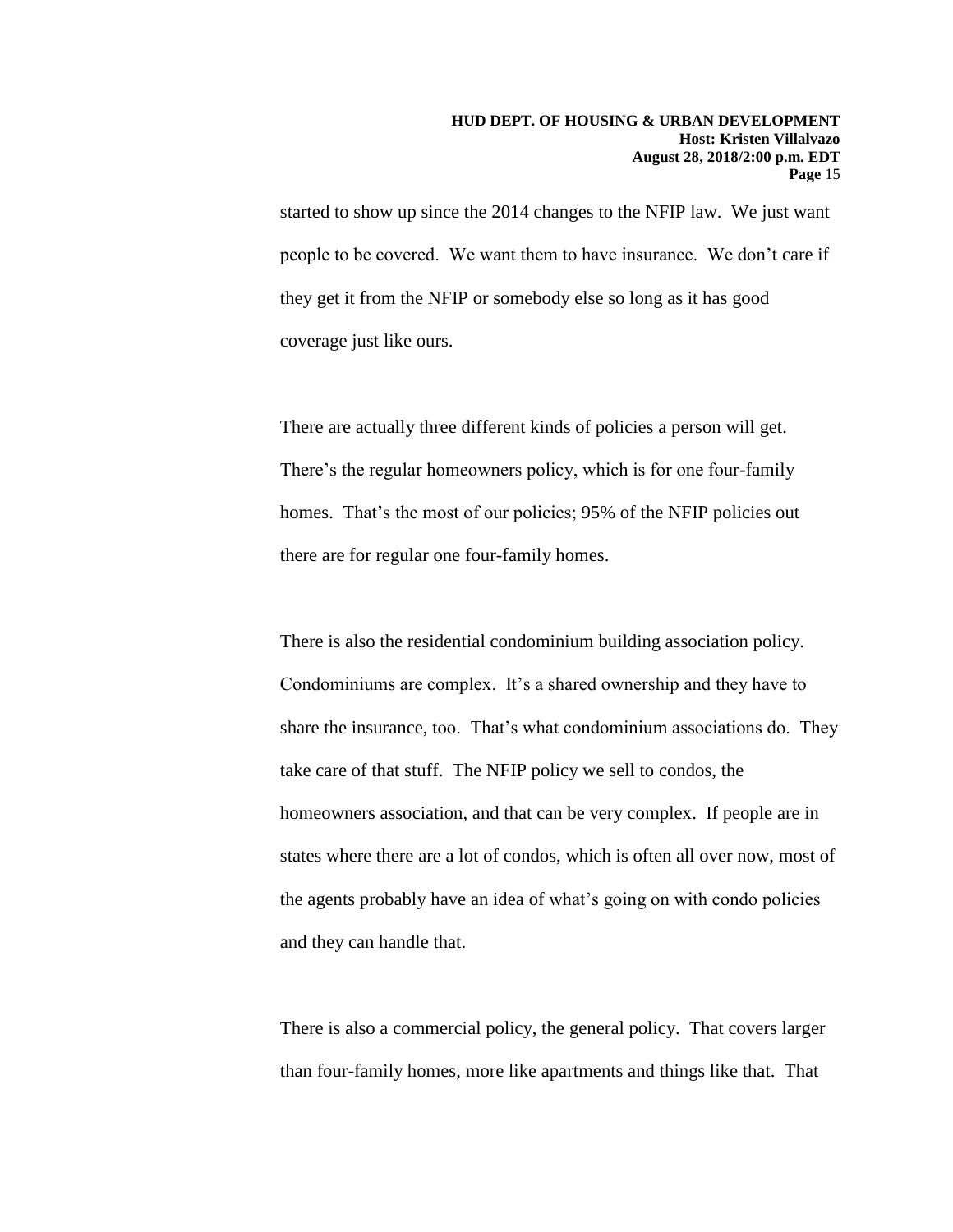can get complex, too. That's retail and whether the contents are more expensive and stuff like that.

Most of what I talk to people is the one- to four-family homes and the basic coverage.

I'm moving into what you have with insurance. When somebody gets a flood insurance policy, they purchase the policy which is a contract, often boilerplate language that will not change. The NFIP policy is [indiscernible] regulation. It's published in the regulations. The language comes from the federal laws over time. It hasn't changed in a very long time, about 20 years, I think. When we change things, we change them with our internal rules and our manuals and we make sure that the insurance companies know what the changes are and things like that.

So, a person who has a policy—that's going to be boilerplate language that's not going to change. And they will also have a dec page, a declarations page. That's the document that changes. It includes your lender's name and if you purchase building contents, if you've purchased a building coverage, or if you've purchased condo coverage. Your lender's name will be on the dec page. If it is in a high-risk AE zone, that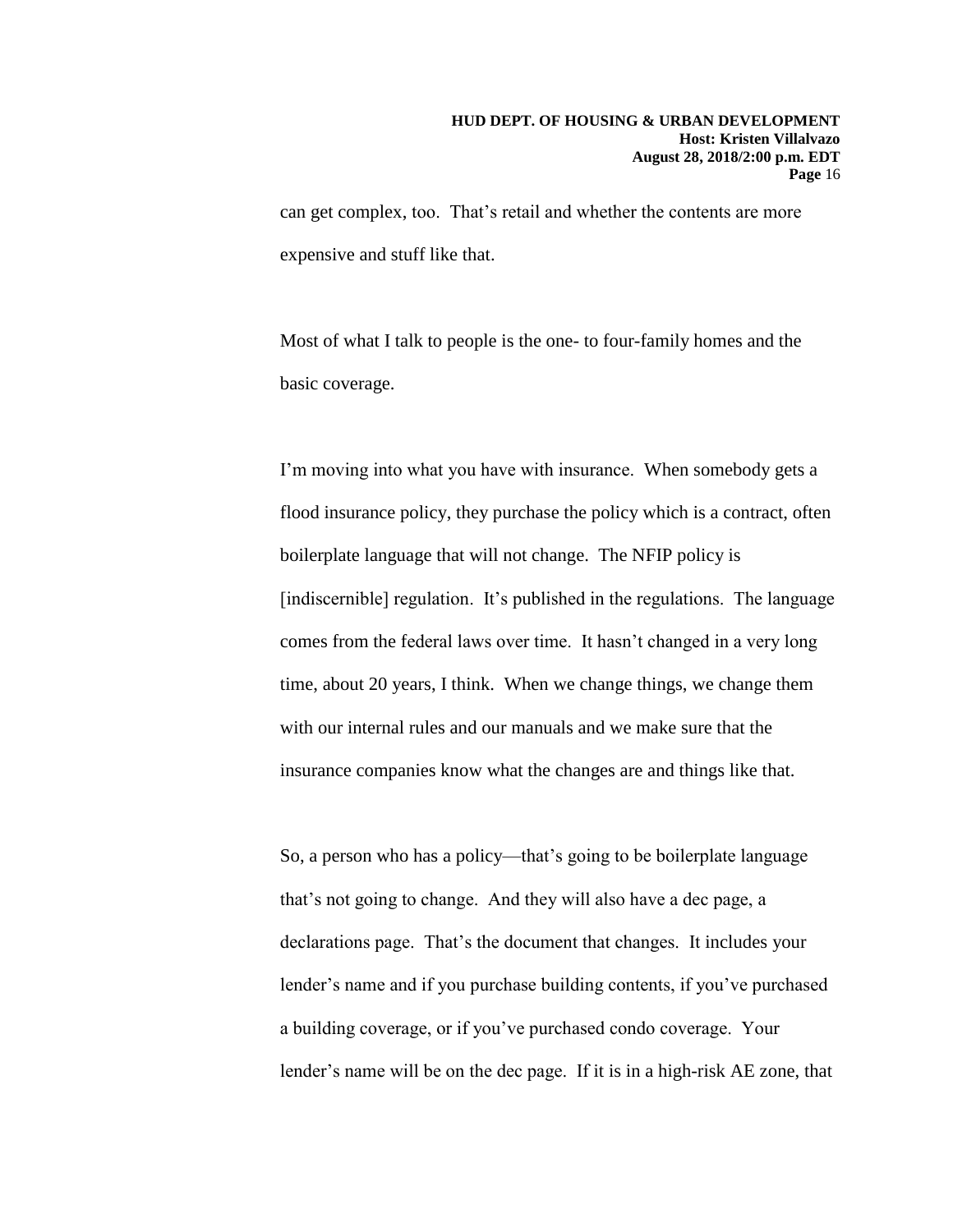would be listed on the dec page. The elevation information would be listed for high-risk homes, things like that.

There are a couple of other, sort of, kind of like NFIP policies. We call one of our policies the lowest-risk policy that we offer, the preferred risk policy. It's for houses in low-risk areas. It runs below \$400 a year. So that's for buildings, and renters—I believe renters can get it if they are in a low-risk area and that's only going to be about \$100, I believe. You have to have a favorable loss history, no flood history.

You may hear something about the group flood insurance policy. That's not really a policy. It's a grant that we offer after major disasters. It goes through the state to the most needy people. It makes sure that they have three years of coverage. There are federal requirements when people accept disaster assistance, and if they're in a high-risk area, they will be required to get flood insurance. That can be expensive.

So the group flood insurance policy, the GFIP, lasts for three years. It offers a smaller amount of coverage. It gives both building and contents and it hopefully will get the people over the hump. But they will be required to purchase insurance after three years or they won't get disaster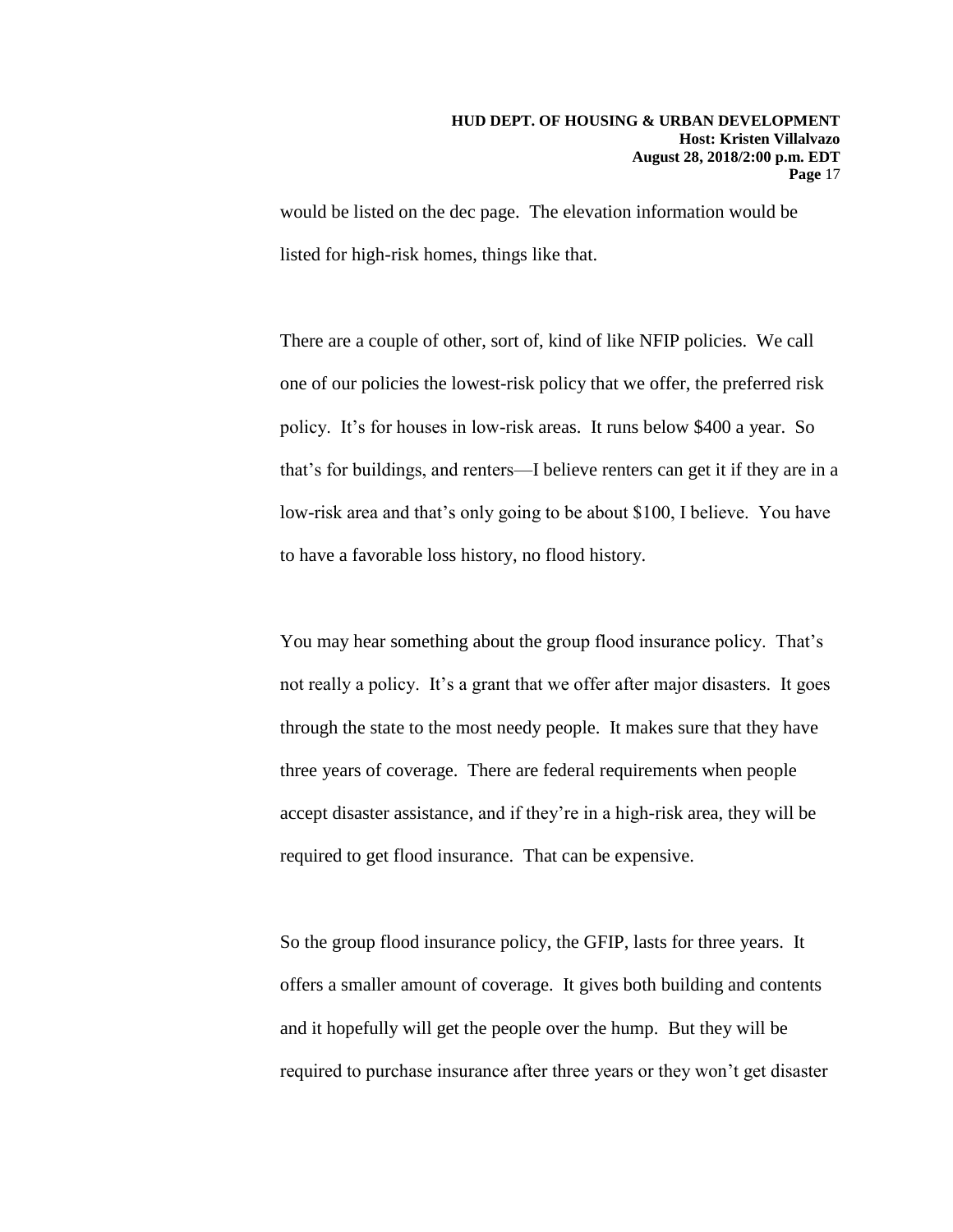assistance again. HUD is probably involved in imposing some of those requirements, I have a feeling.

The NFIP covers a covered building and that is defined as two or more exterior walls, a fully secured roof, permanently affixed to a foundation, and it has to resist flotation. We insure mobile homes, manufactured homes, but they have to be tied down according to the manufacturer's requirements to make sure that the foundation is solid. We do not cover pools, fences, uninsured extra buildings, or cars. The NFIP is there to help people with insuring their homes and it doesn't go that far.

I'm going to talk in a little while about protected coastal areas, where we're not allowed to offer insurance. The community has to join the NFIP and that means they have to impose elevation codes, make sure their maps are up. That was more important in the '80s and '90s, but most communities in the US are participating in the NFIP, so it's less of an issue.

The NFIP is a single building policy. That means that every building needs its own policy. The dec page will show the policy address or the P.O. Box or something that clearly identifies a single building. There are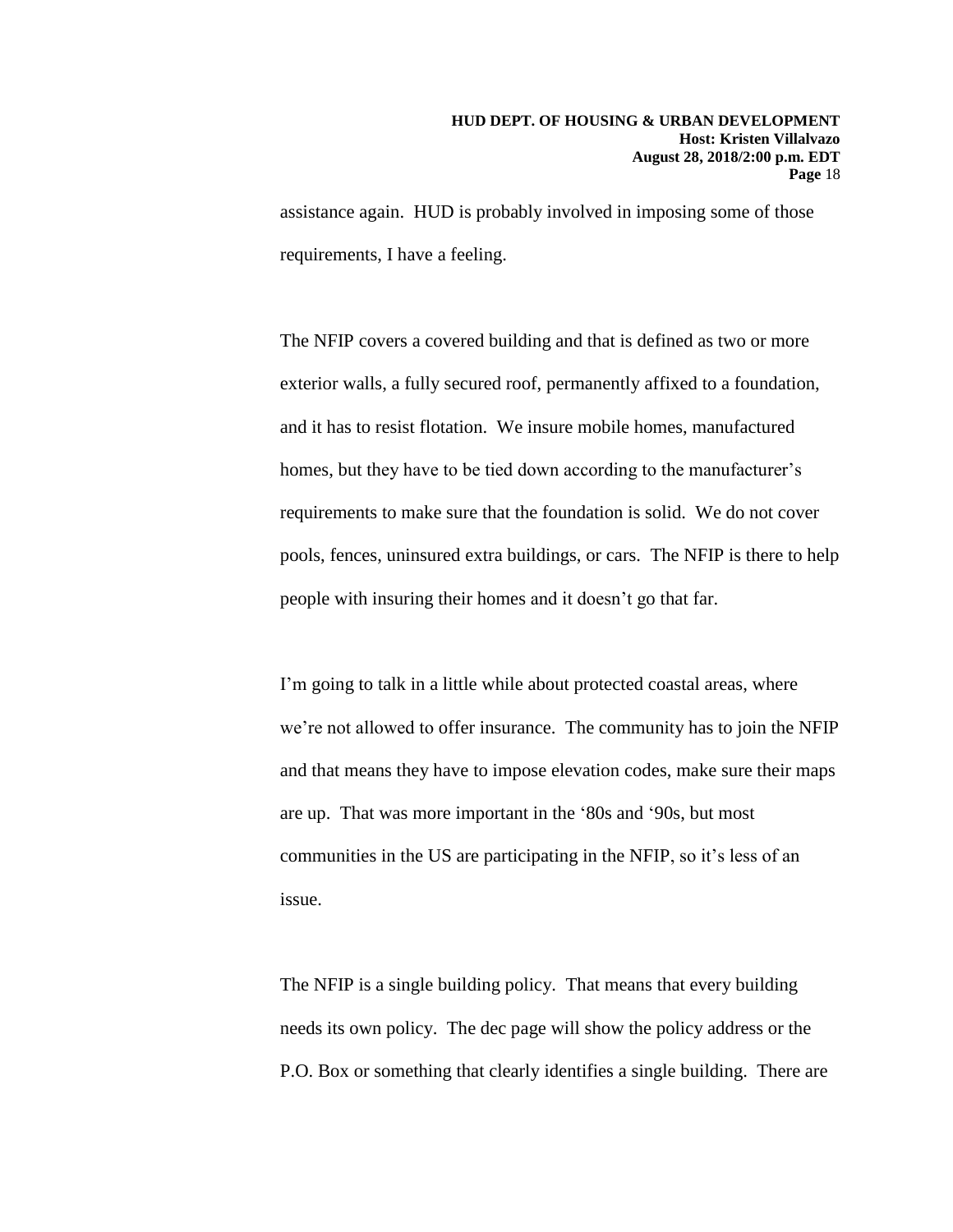problems when agents don't understand the NFIP and the homeowner may expect that a policy covers the detached garage. It doesn't, only 10%, and that's one of the complex little things.

Every building has its own risk. There are different levels, the water level, the expected flood level is different. So you need to have a different policy for each building. For any insurance, if a person gets an addition or fixes up their home or does anything new to the home, they should tell the insurance provider because costs can change, premiums can change if the house is worth more or less. You want to address that. You don't want it to come up when there's a claim and you don't have the coverage that you expect.

This is a wonderful picture. We've been passing this around the flood insurance world for a long time. I believe that little red trailer at the bottom, that is properly tied down probably but all the rest of them would not be insurable under the NFIP.

If somebody gets an NFIP policy, they have four types of coverage in there. They have building coverage if they purchase it. They have contents coverage if they purchase it. But they also have some little odds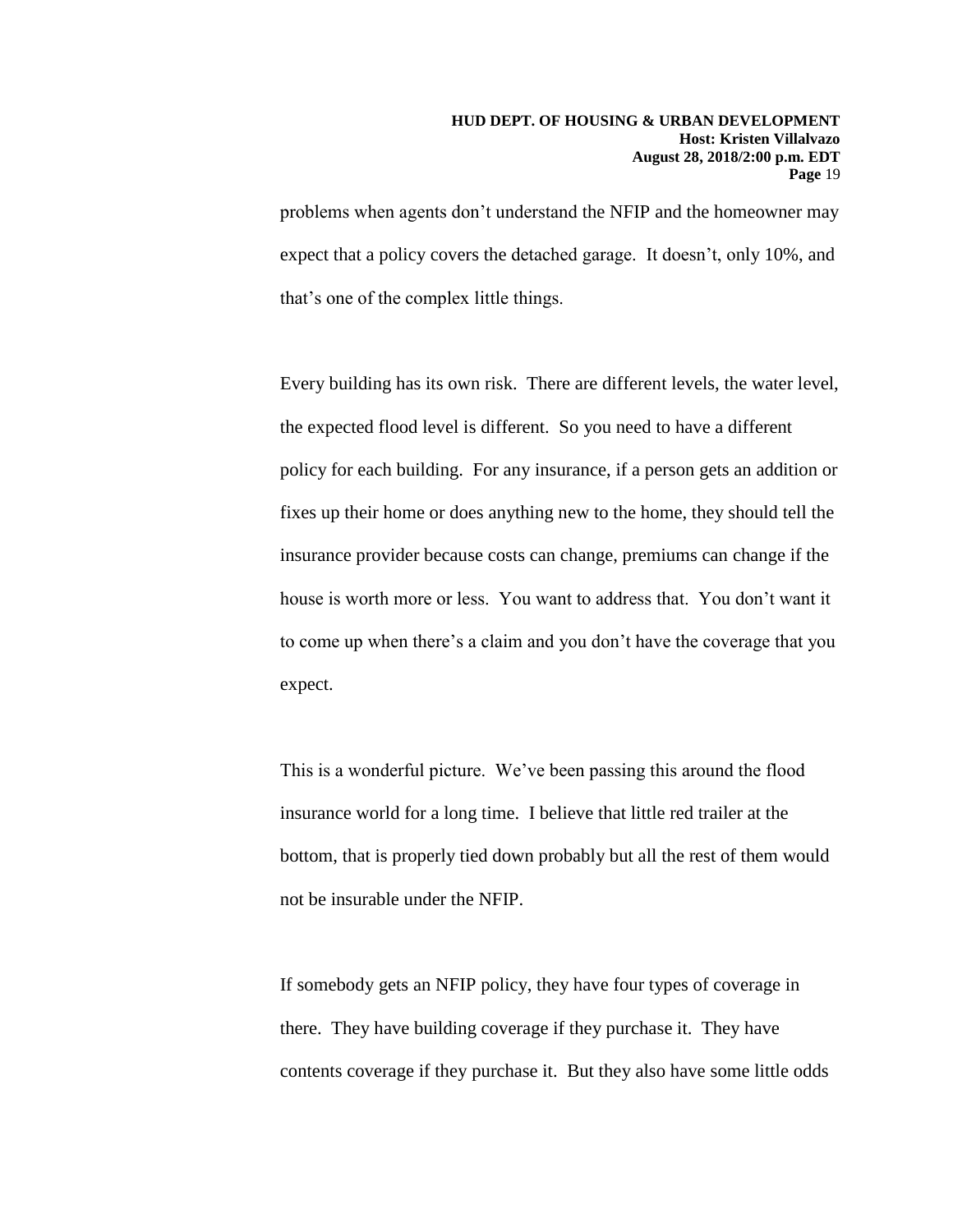and ends. There is coverage C which is debris removal or a little bit of money you get paid actually minimum wage to do the cleanup or to prepare beforehand and you have to document that for your insurance company in your claim.

We also offer in all of our policies, we offer the increased cost of compliance. That is, if you have a claim, there is \$30,000 included in the claim that could cover making the house meet the NFIP-related requirements. That means really elevating the house. It might be elevating your electrical; it might be things like that. And \$30,000 is not going to pay to elevate a home, but it's something to help with.

The NFIP has a waiting period. A lot of—health insurance might have a waiting period or something like that. It's not that strange. Basic flood insurance has a 30-day waiting period. There are exceptions to that. When somebody buys a home and gets a loan, there is no waiting period after closing. Your insurance is active from the first day. If a map is revised, there is only a one-day change so people can adjust more quickly. The NFIP does not cover a flood in progress, so somebody can't go out and buy a flood insurance policy when their land has started to flood. We don't do that.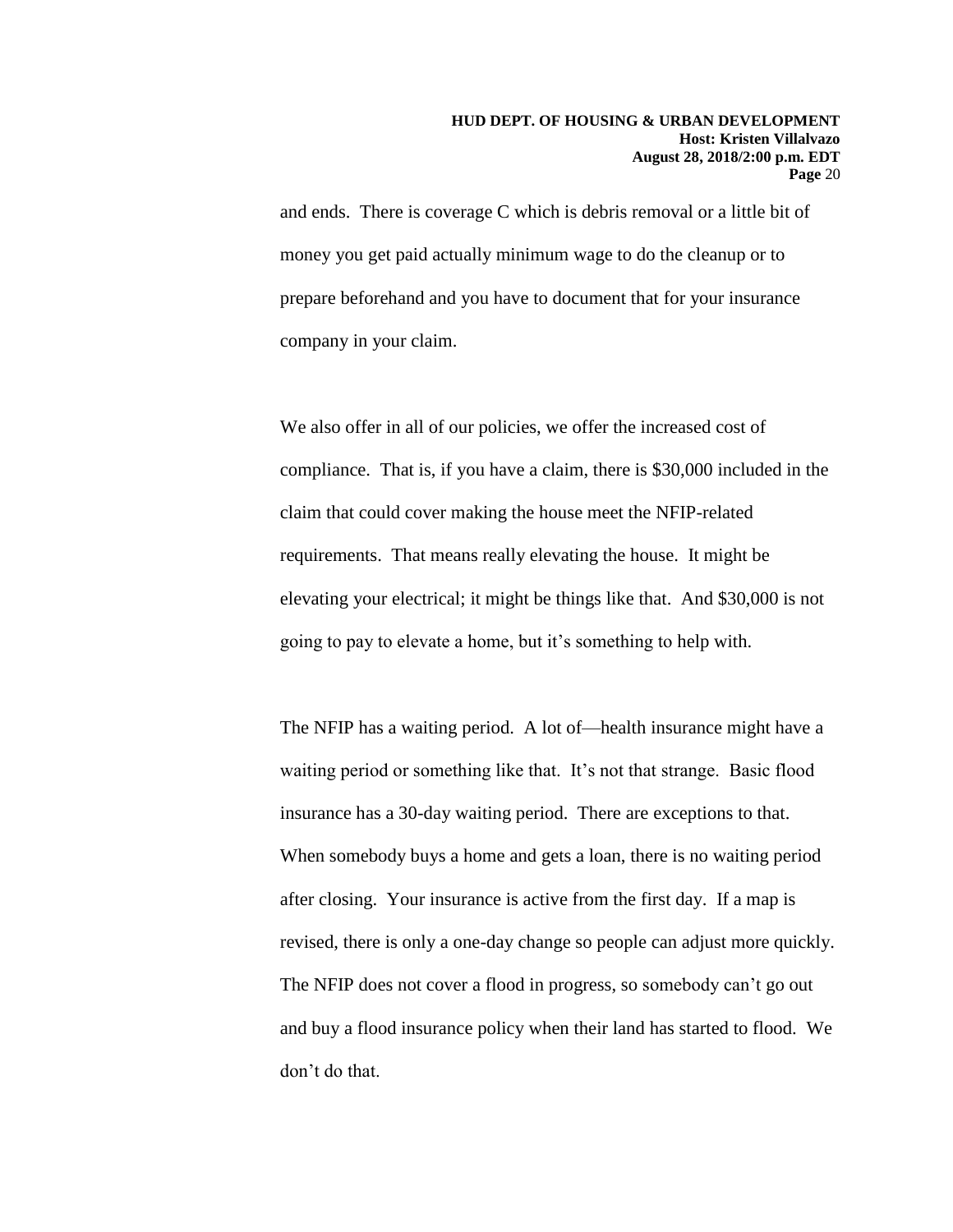I mentioned before coastal areas. The NFIP does not cover buildings that are built in protected coastal areas. There are three laws that address that. The Coastal Barrier Resources Act, Coastal Barrier Resources System, and the worst protected areas, they are shown on flood maps. I have just been told that they are no longer going to be shown on flood maps in the future.

This is another area where we share with another agency. It is the US Fish and Wildlife Service that decided the maps and decides where these coastal areas are and what is a protected area. We offer some websites and some links to them and you can submit your address to them if there is a question, but in most cases you cannot get an NFIP policy in one of these protected areas. If the house was there before 1987, there may be some—a little area where you might be able to get it but basically we want to support the protection of coastal barrier animals and the land and the creatures and everything that live there. We support this law. So we can't sell flood insurance there.

I mentioned before, communities have to choose to participate. They join the NFIP and once they join the NFIP they impose elevation requirements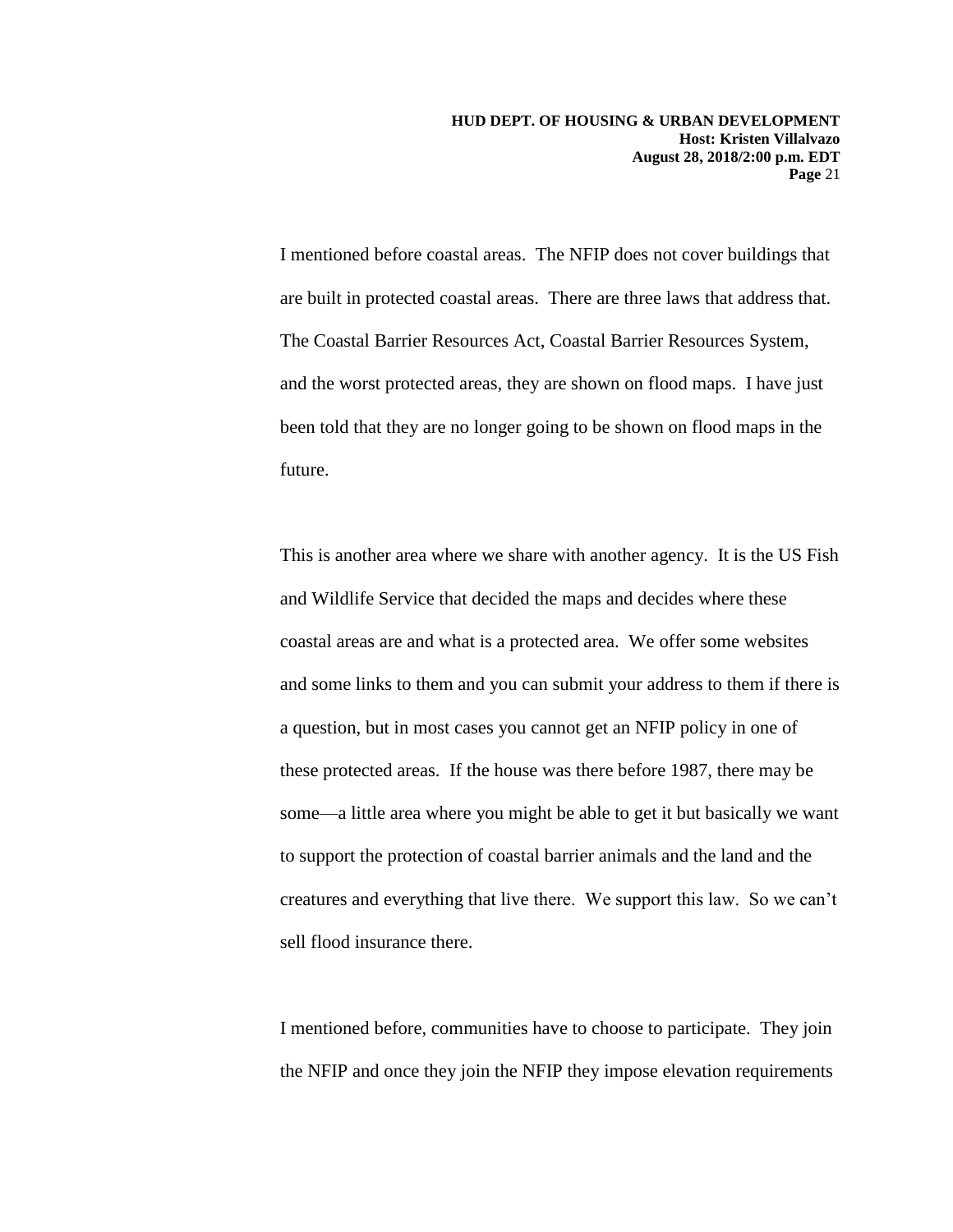and they enforce their building codes and they enforce their flood maps. Lenders look at community flood maps all across America for every [indiscernible] loan they write, millions and millions of loans. They look at a map; they have a company that looks at the map for them and guarantees a proper determination and they tell their homeowner you have to get flood insurance. They should give them a few months. If a closing is really fast, that may be hard, but the homeowner gets homeowners insurance, but they should also get flood at the same time.

People like to fight the NFIP, but we don't understand why. We just think we're the best thing in the world.

HUD is a lender at times, I believe, and you'd be responsible for making sure that if a building is built, it's not built in a high-risk area and if it is, that it meets all the elevation requirements for that area.

These are some pictures of elevated homes in coastal areas. The one on the top left is pretty much, that is a high, high-risk area. You can see the ocean behind it. The area underneath it is open to allow the water to flow. There's no obstructions. If there were things built under there, that would raise the cost of the insurance. The one on the right, this is a house that's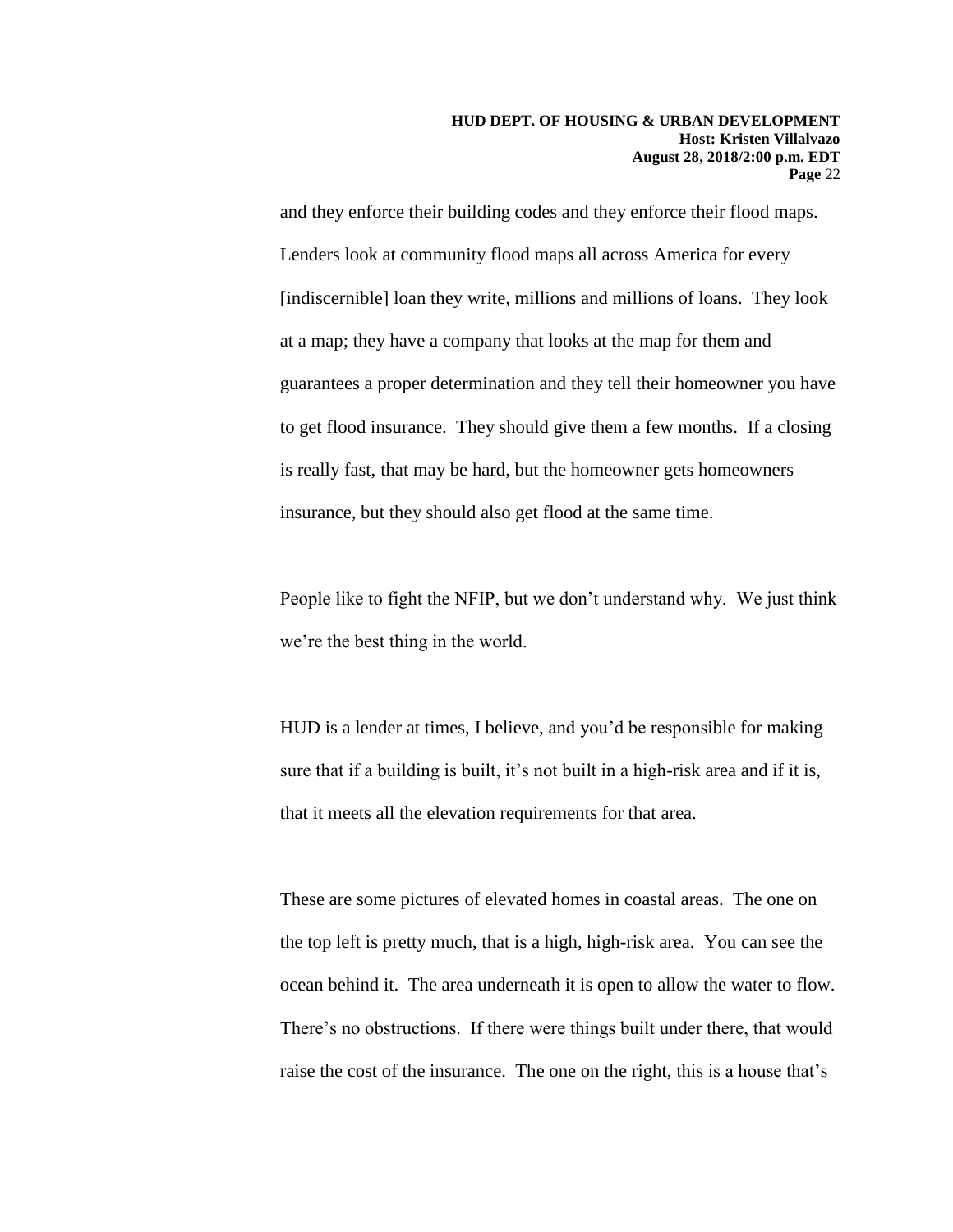been elevated and you can't tell. It looks really pretty. It didn't ruin it. The left one on the bottom, that also looks okay. It looks like a pretty new house, elevated. And the one on the right, you can see that one. They may actually have an elevator in there. We're not sure, but that's another house that's been elevated very high. Floods go very high in coastal areas.

Now that we're towards the end of the conversation, I wanted to talk about what is a flood. The NFIP defines a flood as a general and temporary condition of partial or complete inundation and it goes on like that. But basically, if the water covers an area that wasn't covered before, if it is two or more acres or two or more properties, the NFIP policy will be active. Most floods do cover two houses or it might cover the street in front of the house, the crosswalk, or something like that. That would be considered two properties in need and the NFIP would be there.

The NFIP does not cover things like sewer backups or bad plumbing or things like that that are contained in one house. You might talk to your people who are talking about insurance with you about getting some kind of a rider on their homeowners to cover sewer backup or something like that.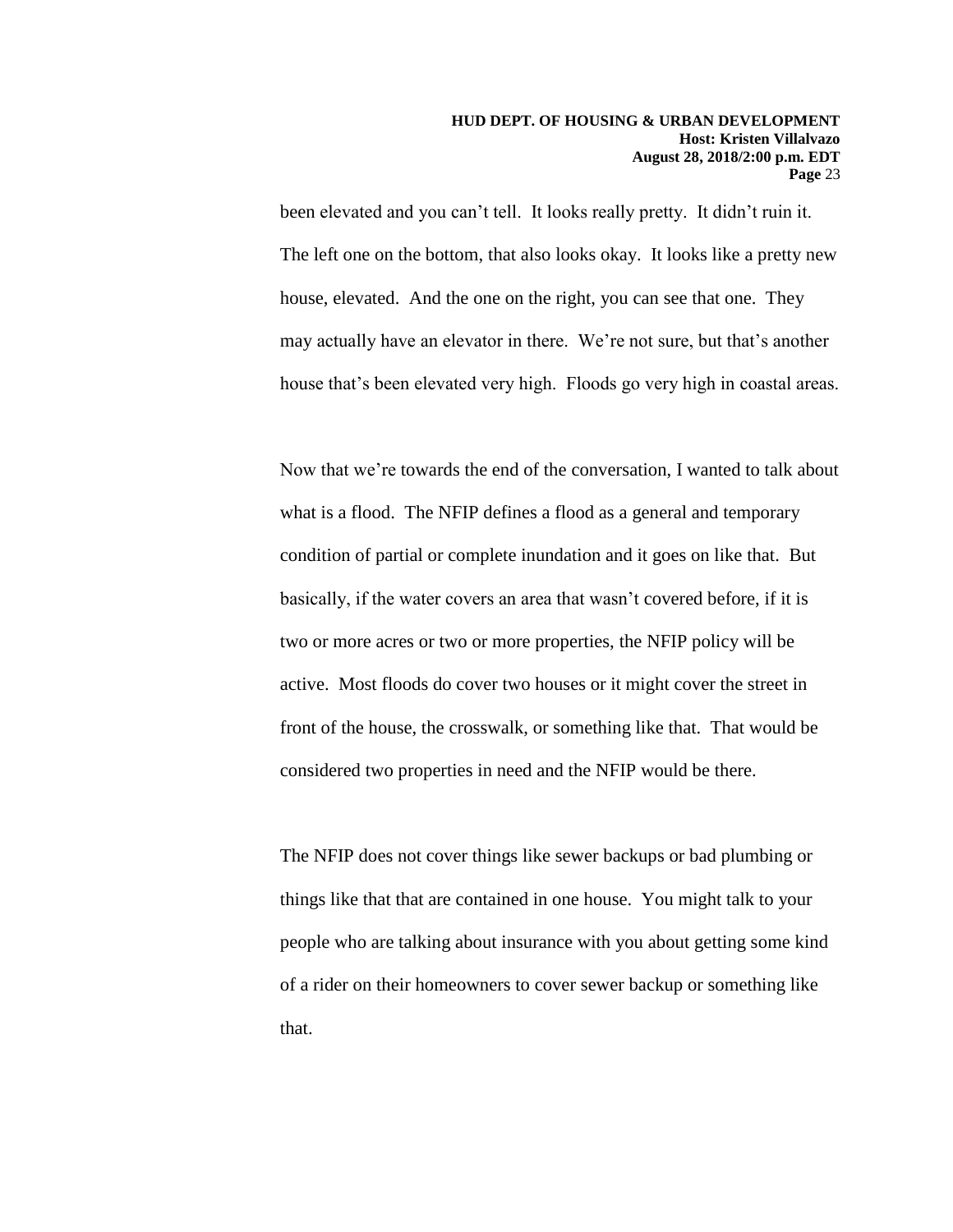A couple of other words in here that are important. You're looking for the flow of water where it didn't usually come. But mud flow—that is a complex situation. That involves scientists and engineers coming to look at what the mud looks like, how it flows, did it flow like water. But it's something that the NFIP covers out west a lot. After fires, when there's no vegetation left to hold down the ground, floods flow very fast. They pick up a lot of mud and it's like a big, dirty, wet, muddy water. So the NFIP would be there.

Now I want to talk a little about reporting claims. The NFIP is basic insurance. You report your claim to your agent or their company. An adjuster comes out. They process the claim. They look at the claim. You might not see everything in the beginning. Part of the cleanup might involve tearing out the walls, because if it's wet behind the walls, you're going to have to tear them out. New damage will show up. A property owner just needs to contact their insurance adjuster, let them know that there's more damage, and they can move on and process more money and that sort of thing.

Most NFIP offers—will offer up to \$10,000 or more in advance payments as soon as they can so the property owners can get started on their repairs.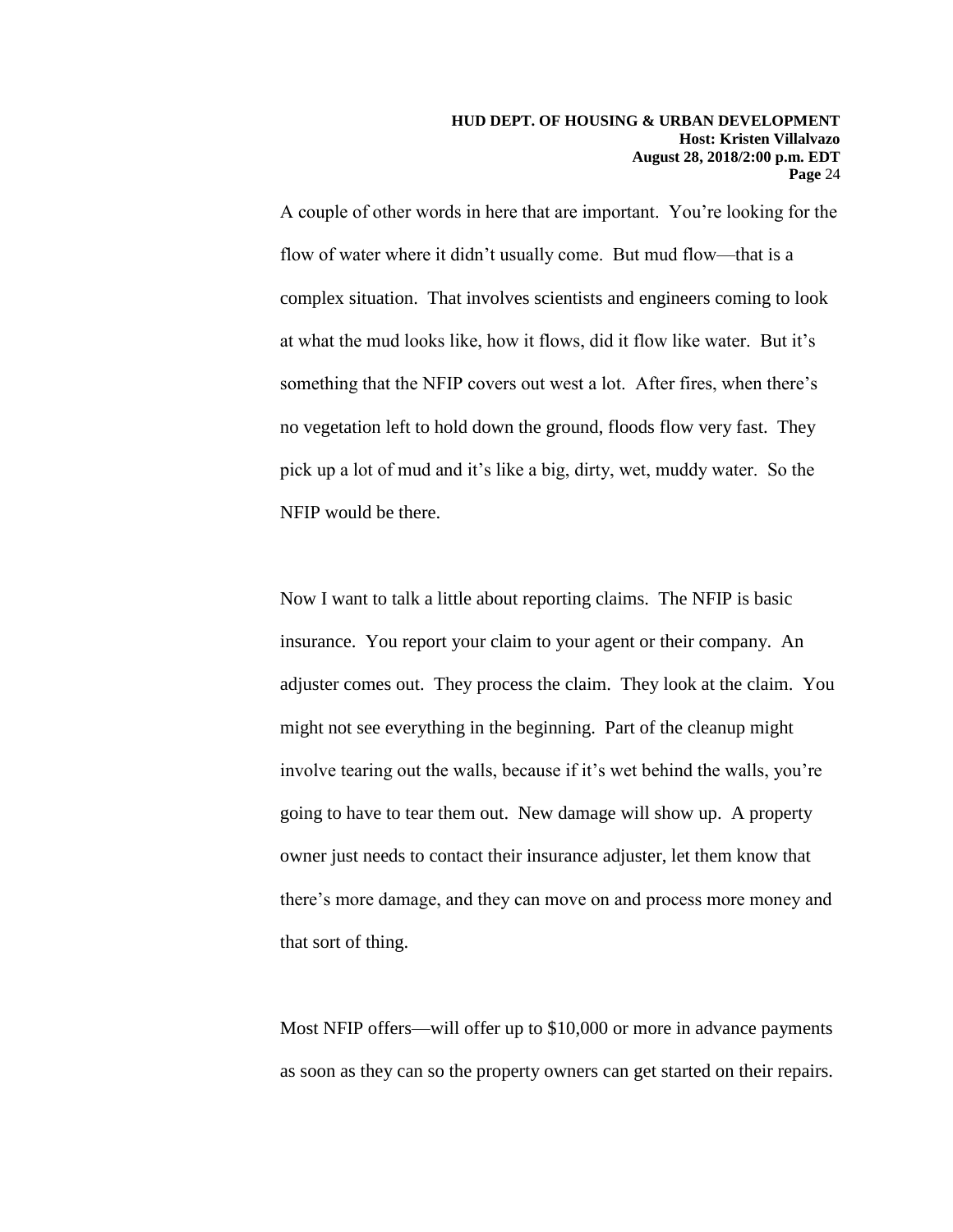A check would be written to the lender, too. That runs into problems, but that's the federal requirement. Sometimes lenders only give the money out in little pieces and that can be an issue between the homeowner and the lender. It can be a real problem.

We do want people to get back to their home as soon as possible. That's why the advance payments can get them started. Homeowners have rights. We have the NFIP insurance advocate's office. There is an appeals process when claims are denied or part of the claim is denied and the property owner can come to FEMA. They can also sue their insurance provider if they don't believe they've given them what they deserve. But one thing I'd encourage you is to talk to people about working with their adjuster. A flood claim is not something that's finished one week after the flood happens. There's going to be stuff going on for months.

Property owners should be encouraged to be vocal, to let their insurance provider know if they don't feel they're being taken care of. We find people are afraid of flood insurance. But it's insurance, you're paying for it, and you deserve a good policy, and you deserve a good claims process.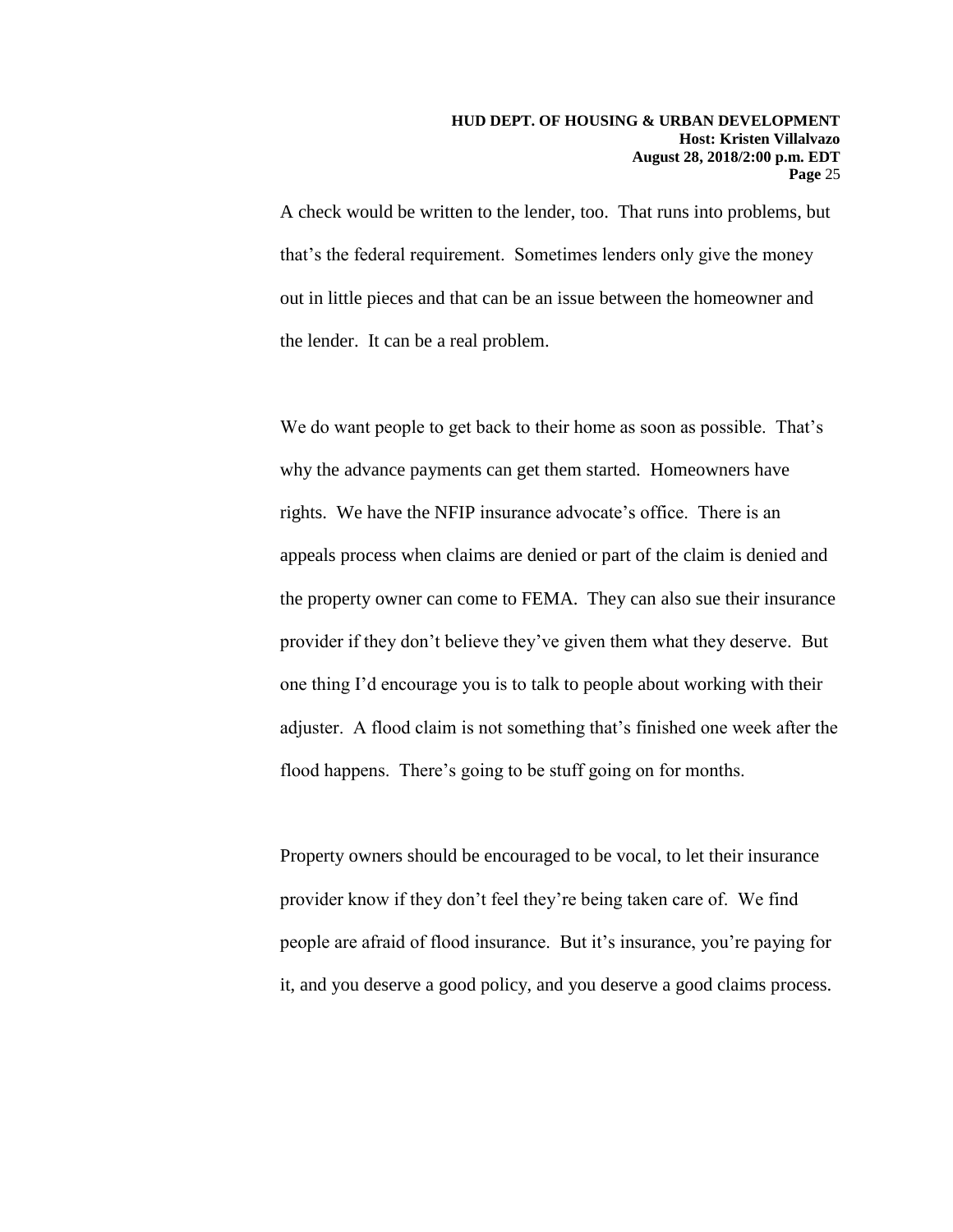The NFIP does not cover everything from water or a big flood that comes in. We don't cover the loss of revenue for commercial situations. We don't cover the loss of access to the property. A lot of these might be commercial, but we get angry homeowners who are very angry they can't get back to their house. We're very sorry, but until their community clears the house, they can't get back. And we don't cover additional living expenses. The FEMA disaster assistance process might offer some rental assistance or something like that. Or if they've lost their home and they have homeowners insurance, that they've had damage loss beyond the house, for that they might have rental coverage under the homeowners policy.

We do not pay to help people upgrade the interior of their house, their electric. We will pay to get them back to where they were. We will pay to get them back to a safe house. But if the community sets new elevations and new requirements for their electrical, that may not be covered by the NFIP.

So, coverage, as I mentioned before, is basic building coverage. To be part of the building coverage is something that's built in. It's the walls, it's the wallboard, it's carpeting, wall-to-wall carpeting is a built-in kind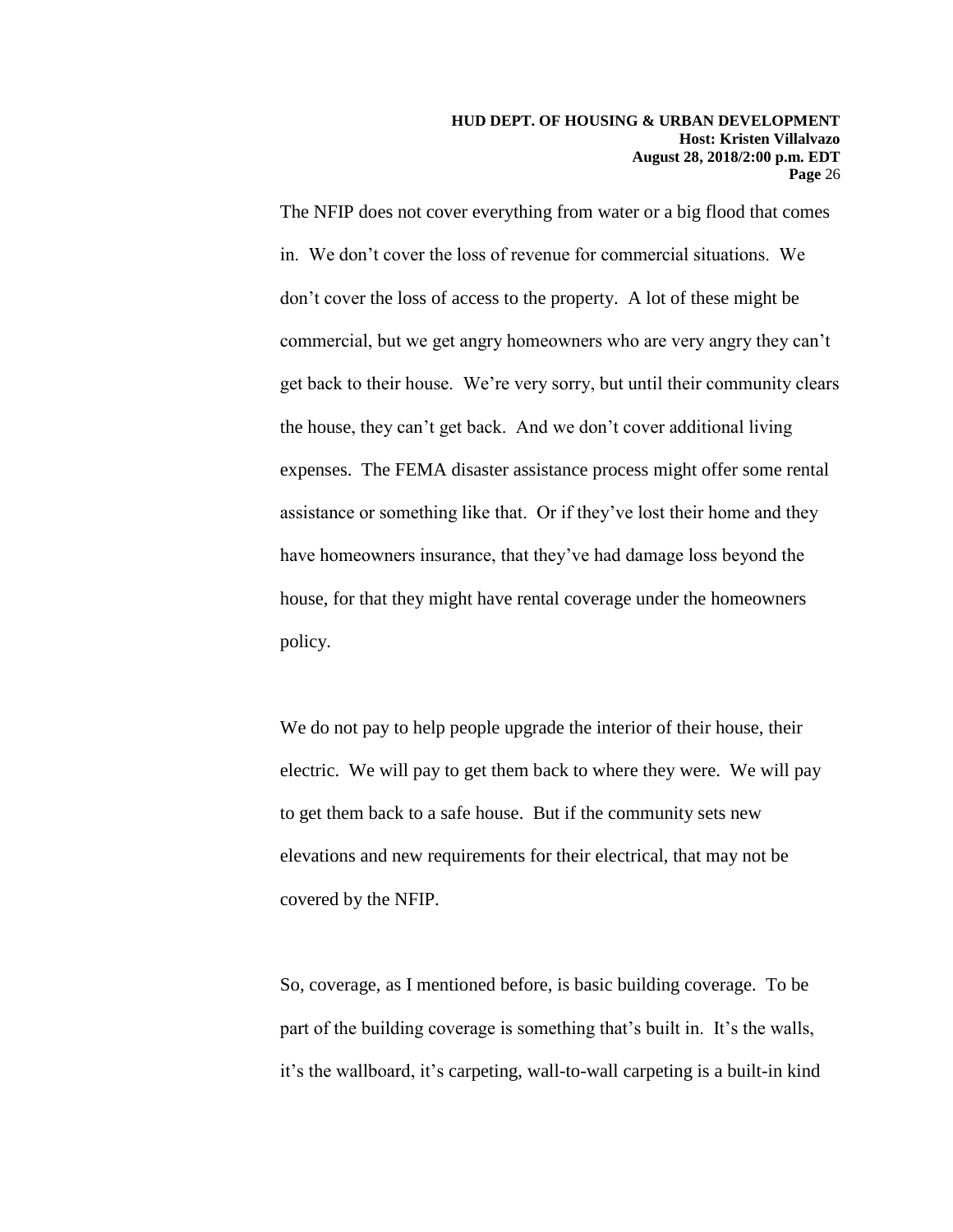of thing. Contents would cover something that's looser—something like a throw rug, your kids' clothing, your clothing, your furniture. You can think about how bad it would be if you don't have contents coverage and a flood hits your house. All the couches, the bottoms of the couches are going to get wet, so they have to be thrown away, probably. Your rugs, your carpeting, the wallboard, all of that is going to be damaged or destroyed. Floods are bad and we want people to get coverage.

There is going to be less coverage if you have part of a house that's underground. That's a basement. We don't call them basements; we call them things like lowest level. But if part of the home is below ground on all four sides and the water can't get back out again, that makes it even more dangerous. There's only going to be basic coverage. You wouldn't get any wallboard—you'd get your basic wallboard. You probably don't get rugs down there. It's basic coverage. We don't want people to have areas of their home that are underground. It's not safe. We're learning over the years how unsafe that can be.

Anything else? A community—every community has a flood map. Most of them should also have base flood elevations beside it. Those are the elevations that they expect homes to be started at. The living part of the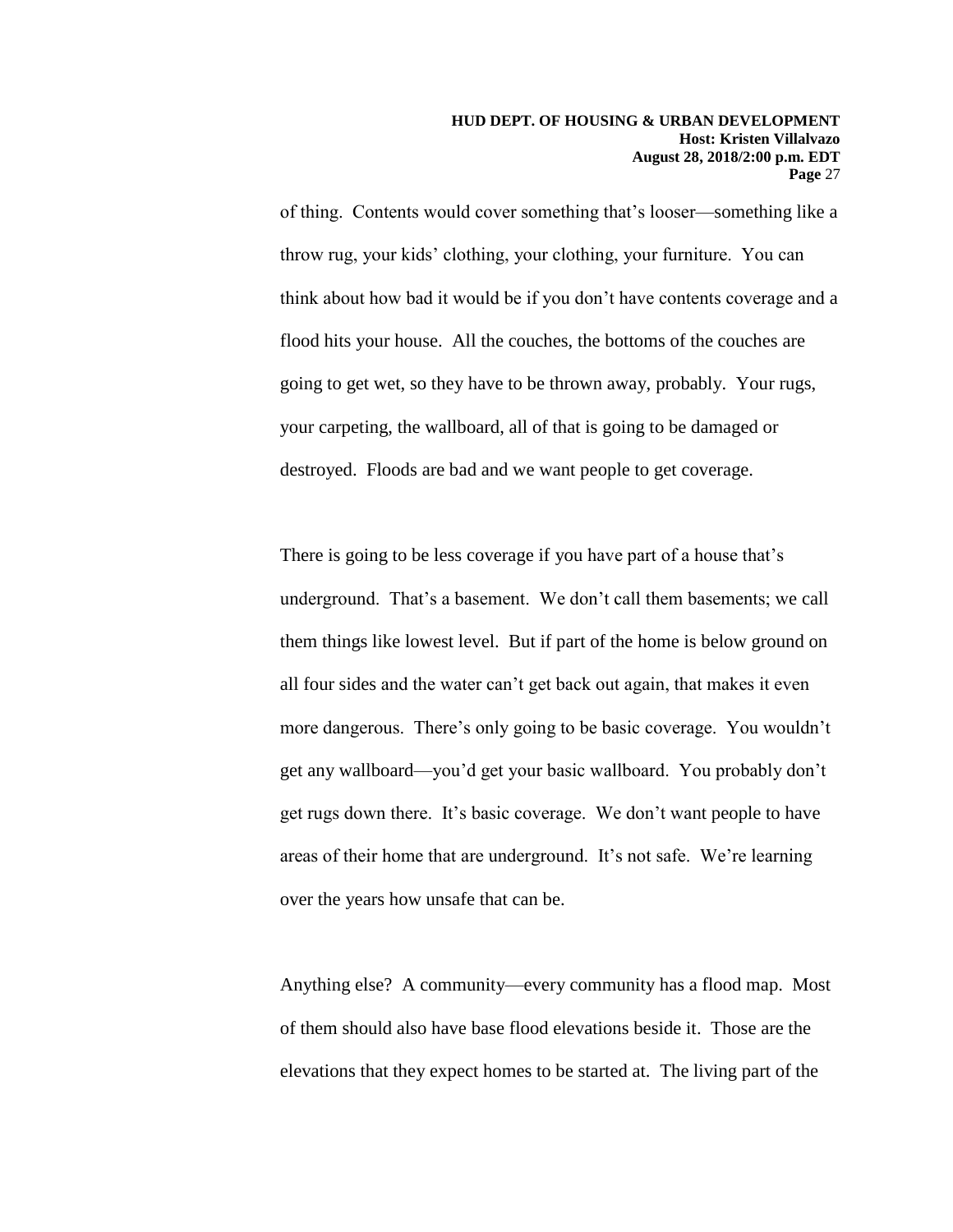house has to be above the base flood elevation. It's a complex term that means how often the floods are going to come to that elevation. It's on those maps. They'll say something like, BFE 14 feet, BFE 1,012 feet above sea level, things like that. A community will help people with it, or FEMA will help you with it, help you understand what it is.

Coverage B. We're back again with contents coverage. It might be called personal property; it might be called contents. This is for people's stuff. This is for the renter's things. This is for portable air conditioning, a portable microwave. I love this; I added the artwork and furs. We know so many people with furs. It covers a little bit of that. I think that was added in the '90s.

There are some limits. We only cover \$2,500 in collectibles and artwork. Something to think about is in a kitchen. We might replace the lower part if that's what's damaged, but we probably won't replace the upper cabinets. That goes towards matching and I believe we pay to match but we wouldn't replace something that's not damaged by the flood.

So let's see. Here are some helpful websites, FEMA sites, the NFIP. If you were to go www.fema.gov and search for the NFIP you would find us.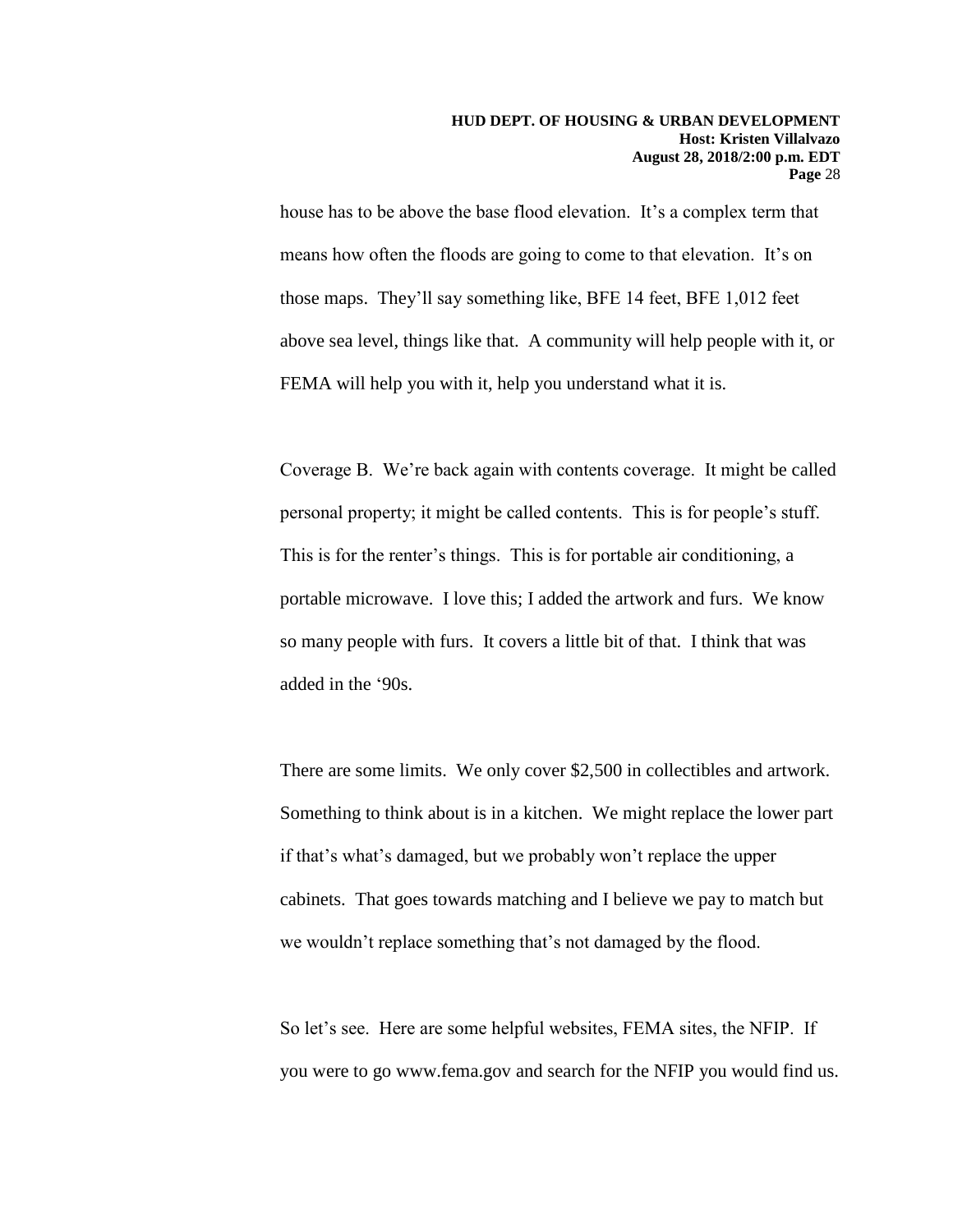I work at—one of my jobs, one of my several hats, is I work at FloodSmart. I answer people's questions. I answer Ask the Expert questions. So there's www.floodsmart.gov. But you can search for FloodSmart and you'll get it. But also, I put FEMA's disaster assistance address down here. This is for after disasters when people need help. And that's my email and there's the full FloodSmart email, even though they will both get there.

That's my presentation. Are there any questions?

Virginia Susan, we do have a written-in question asking about coverage. "How are co-ops covered?"

Susan Co-ops are like apartment buildings. Each owner, probably they don't share ownership. So the person up on the fourth floor in apartment 4D is probably not going to worry about paying for the lobby if it's damaged. But if you're in a co-op on a lower floor, you would probably—you'd talk to an agent, you'd be able to get contents coverage. I'm not sure exactly how it works. I believe that there's something with whether there are four walls, is there supporting walls and that sort of thing. But it's definitely something that somebody needs to talk to their insurance agent about.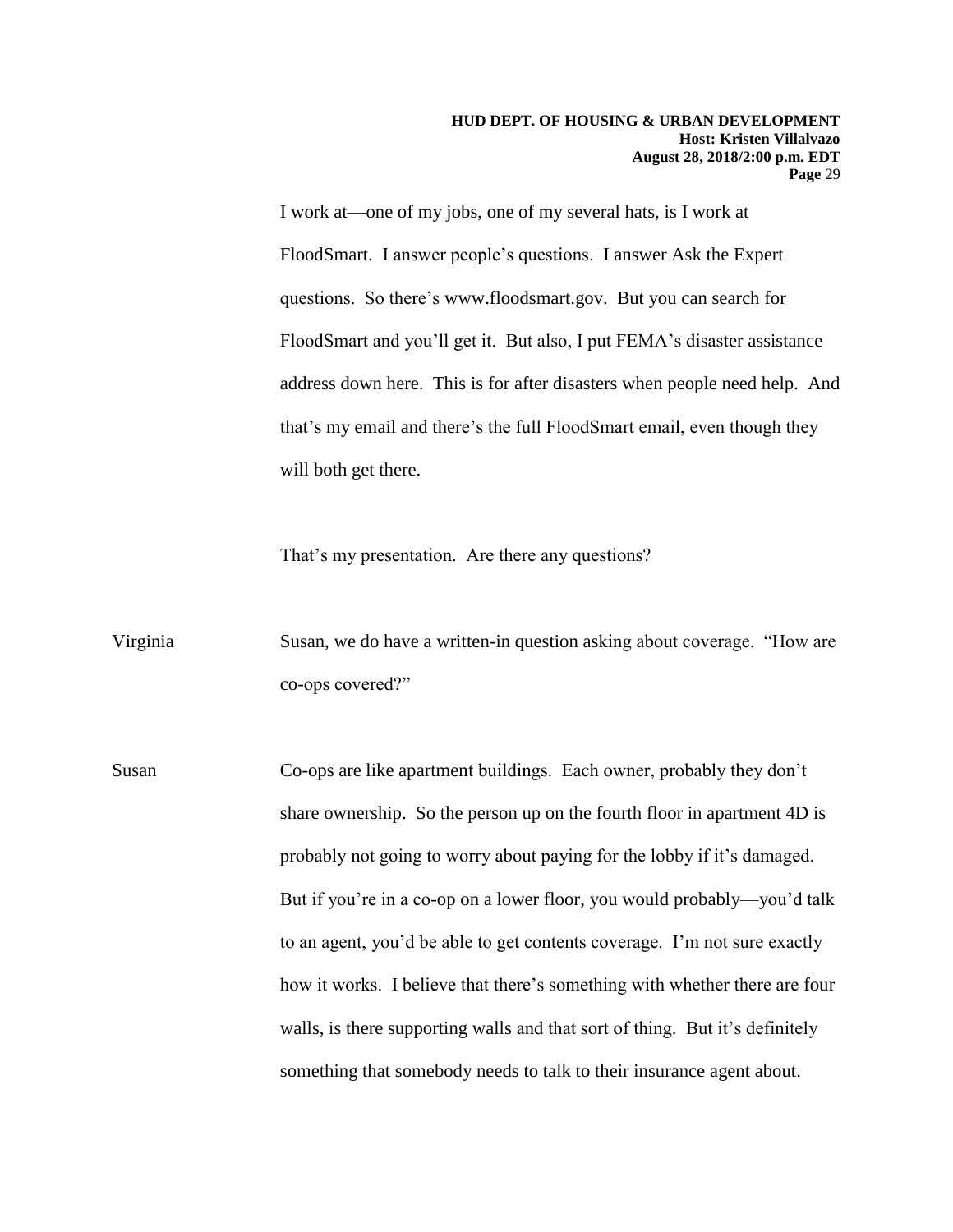One of the things people submit when they get a flood insurance policy, they have to get photographs of the house so we can see the lowest level and what it's built like. So that may come in to the co-op situation.

It's not a total question and answer, but that's—it might be covered. Talk to your agent.

Virginia Thank you, Susan. We have another question about viewing flood insurance maps. "Is there a website you can view the maps without having to go to your town?"

Susan If you go to fema.gov, you can just hit the flood maps. What I will do is, I will share the website with you both. I'll give it to the presenters. Can you add that to what we share with our audience?

Virginia Sure, absolutely.

Susan You folks on the phone, you can always go to floodsmart.gov and you can give me an address and I'll get you a flood map. That's one of the things I do for people all the time. I will share that afterwards.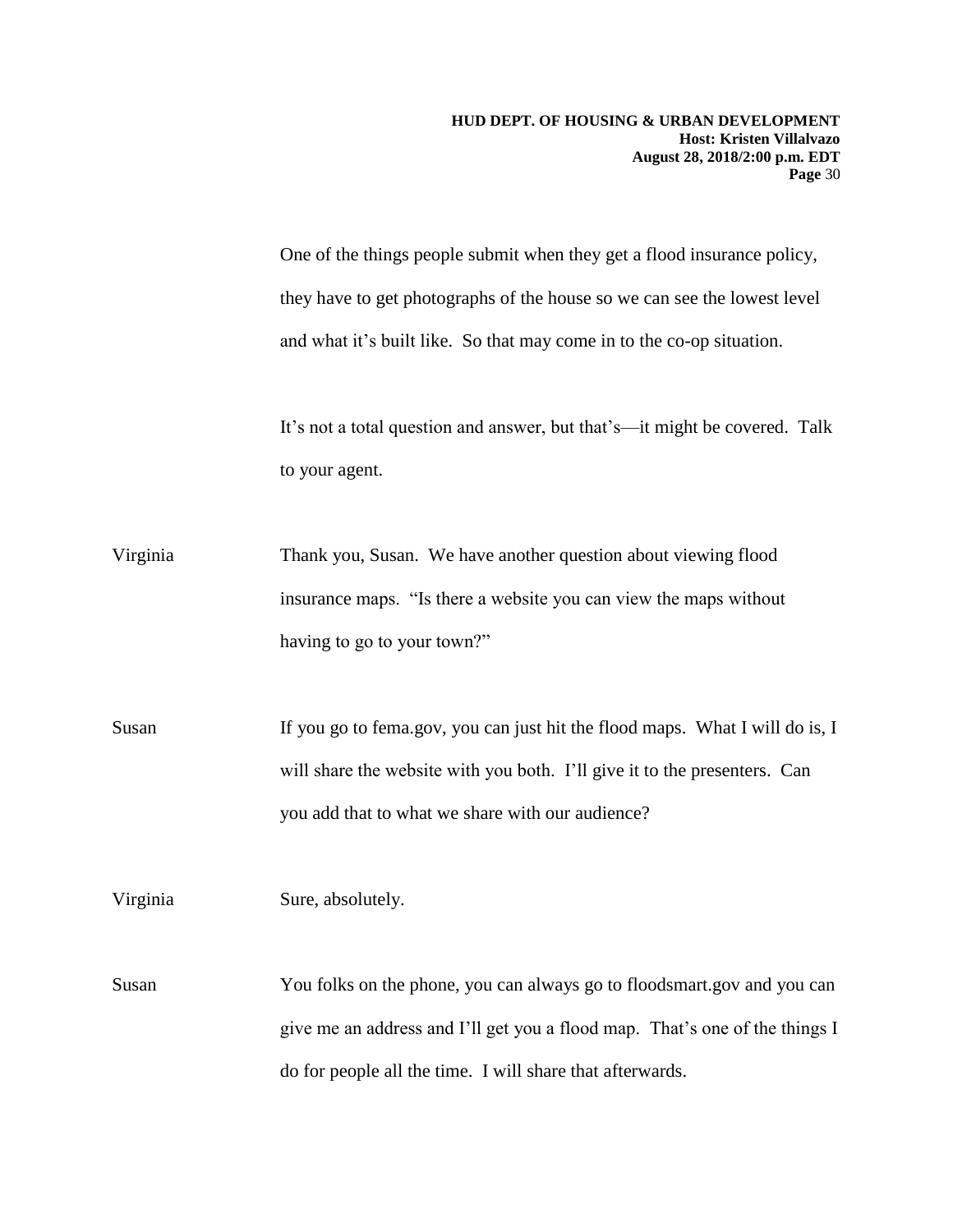Virginia Here's another question about, "If a client accepts FEMA money and is required to elevate their home, but they don't and the next storm hits, how would that be covered?"

Susan If they accepted grant money to elevate the home and they didn't do it. Oh, they're going to be in big trouble. There are time periods. You have to get this elevation done within two or four years. FEMA seeks money back if the job isn't done.

> The state is the one that distributes it, so I have a feeling we would, if we found out about it, hit the state up for it and we would say, we've learned that this property was not mitigated, somebody's living there, never had a house on it. What's going on? The state would be in trouble with us, so they would move downward and they would let their community be known—there's some violations going on. There's something called the 1316 Action when mitigation isn't done as it's supposed to. It's not a good thing. If you promised to do something, you need to do it.

Virginia I see there's a second part to that. I misunderstood the question. "If the homeowner accepts money, the grant money, do they have to elevate?"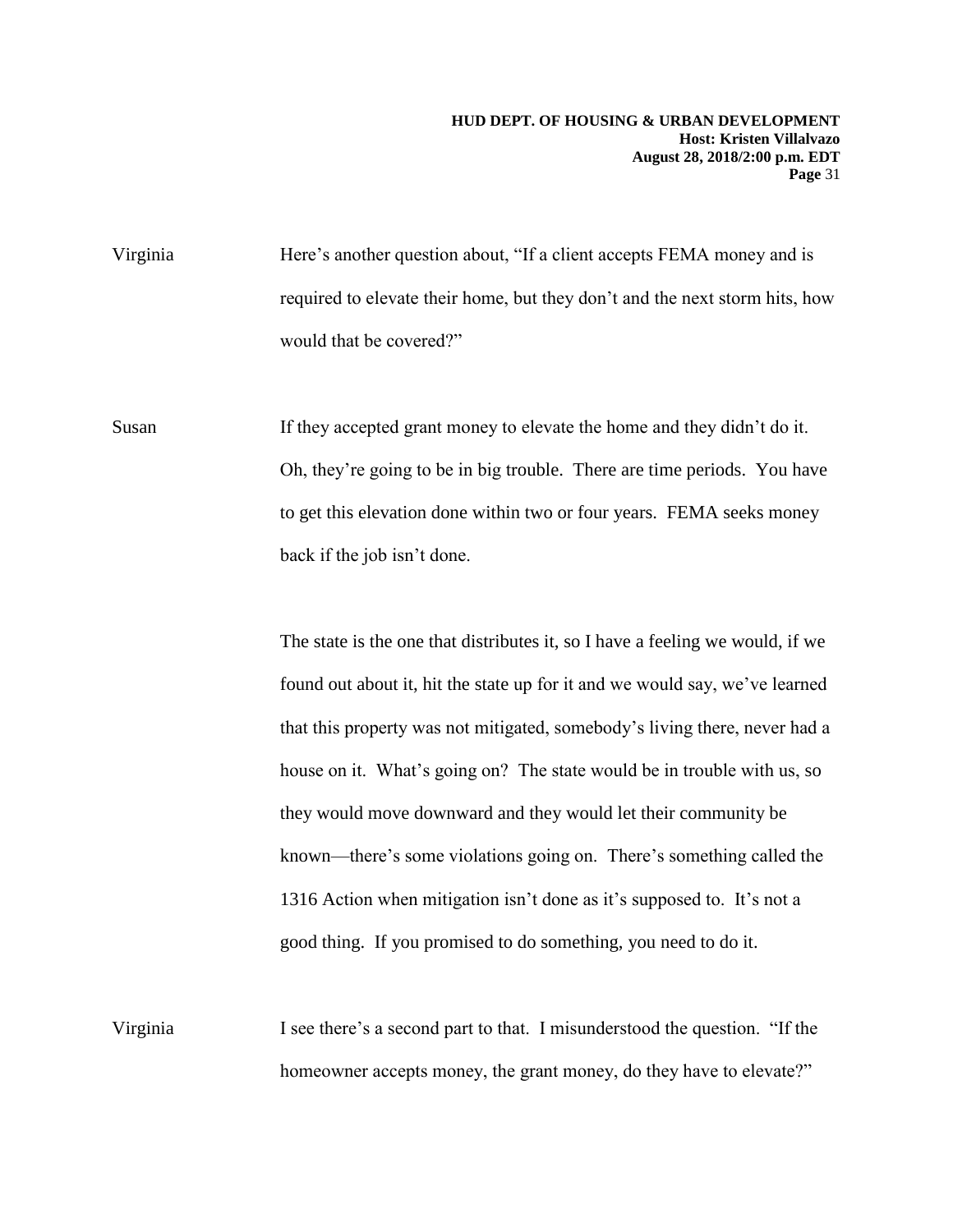Susan It might be another—it might be, there's one of the attachments is called Five Ways to Mitigate and I don't know if I—can I open it? It's a real quick—maybe it is opening. It's a very quick visual about five ways to mitigate. The basic ways are to destroy the house and not build there again. But people can also elevate and—it's taking its time—anyway. But there are a wide variety of things they can do—some of them like filling the basement with pebbles and living in upper areas of the house. So it's not always elevating.

> If a property owner accepts money to elevate a house or to do something, they're going to have given the community or the state their plan. And that's the plan they have to stick to and they have to do it within four years or two years or something like that. It's a step-by-step process, the grant process.

> One of the things we want people to do, as I talk about these, is to actually move the house and never build there again. That's probably the best thing.

Are there other questions or did I not address that correctly?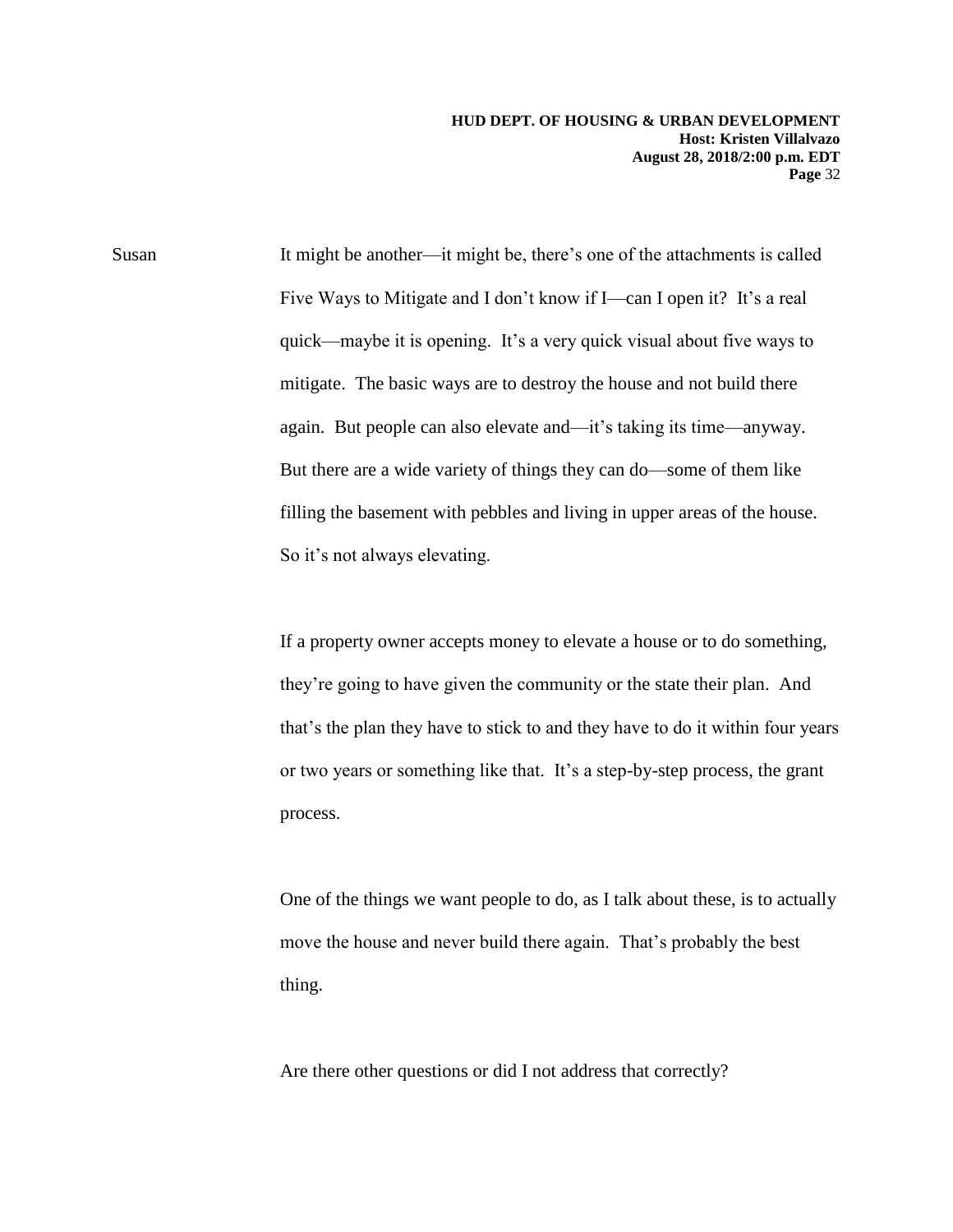Virginia Thank you. We do have a question about coverage. "Is there a special policy for technology items like phones, computers, video games?"

Susan I believe they're just covered—electronics is covered under contents. [Overlapping voices] because it hangs out around the house. And yes, that's a terrible thing after a flood, when people don't have contents coverage and they learn about it afterwards. It's very hard.

Virginia And also, "Is coverage available for vacation homes, rental properties?"

Susan Yes. A property owner can get a policy for any home they have, for anything they own. The issue with vacation homes is the NFIP has a very small surcharge for primary residence. It's part of the 2014 changes to our laws and anything not a primary residence has a \$250 surcharge. So it's going to cost \$250 more than your regular home. It's going to be more expensive just to start off. But so many people have coastal homes in the Carolinas and they have insurance from us and they have excess coverage that goes above the NFIP because the damages can be so bad there.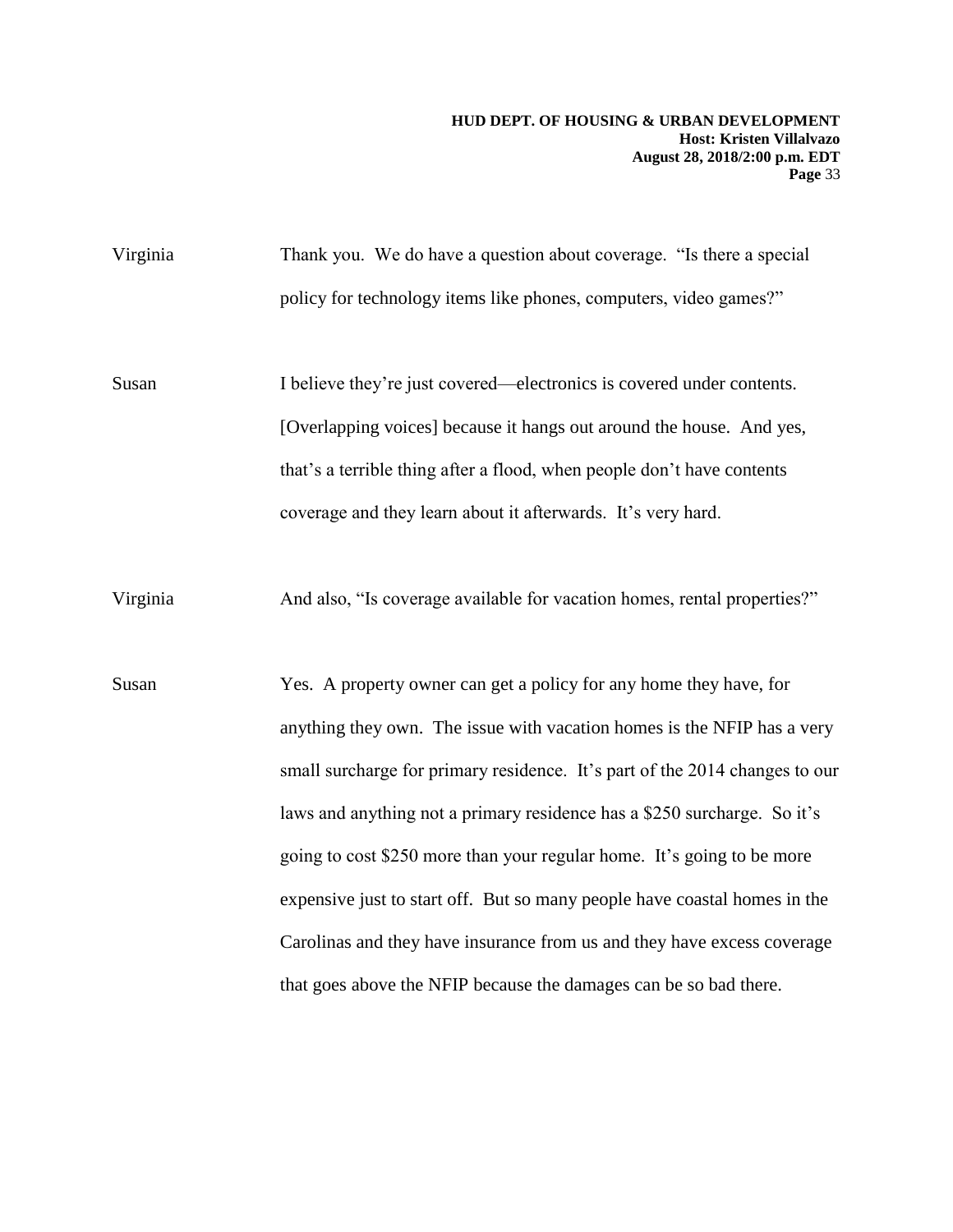So, yes. You can get a policy for any property you own if the community participates in the NFIP.

Virginia Here's one question. "If the house needed to be elevated and apparently they did do that, but now the occupants need wheelchair accessibility?"

Susan I know that there's a provision—for those elevated homes right on the coast that have to be way up there—there's a provision for elevators. I don't know that we would pay for it, but there's a way to cover it under the NFIP policy. You'd let your agent know you have something special, if it's covered, how do I get it covered, that sort of thing.

> When you're talking about accessible, is that what you mean, elevators and things like that?

Virginia Yes, something like that.

Susan The coastal houses, some of them are required to be 20 feet in the air and you're not going to able to get a ramp up there. So there is a provision somewhere in community flood plan requirements allowing it and it's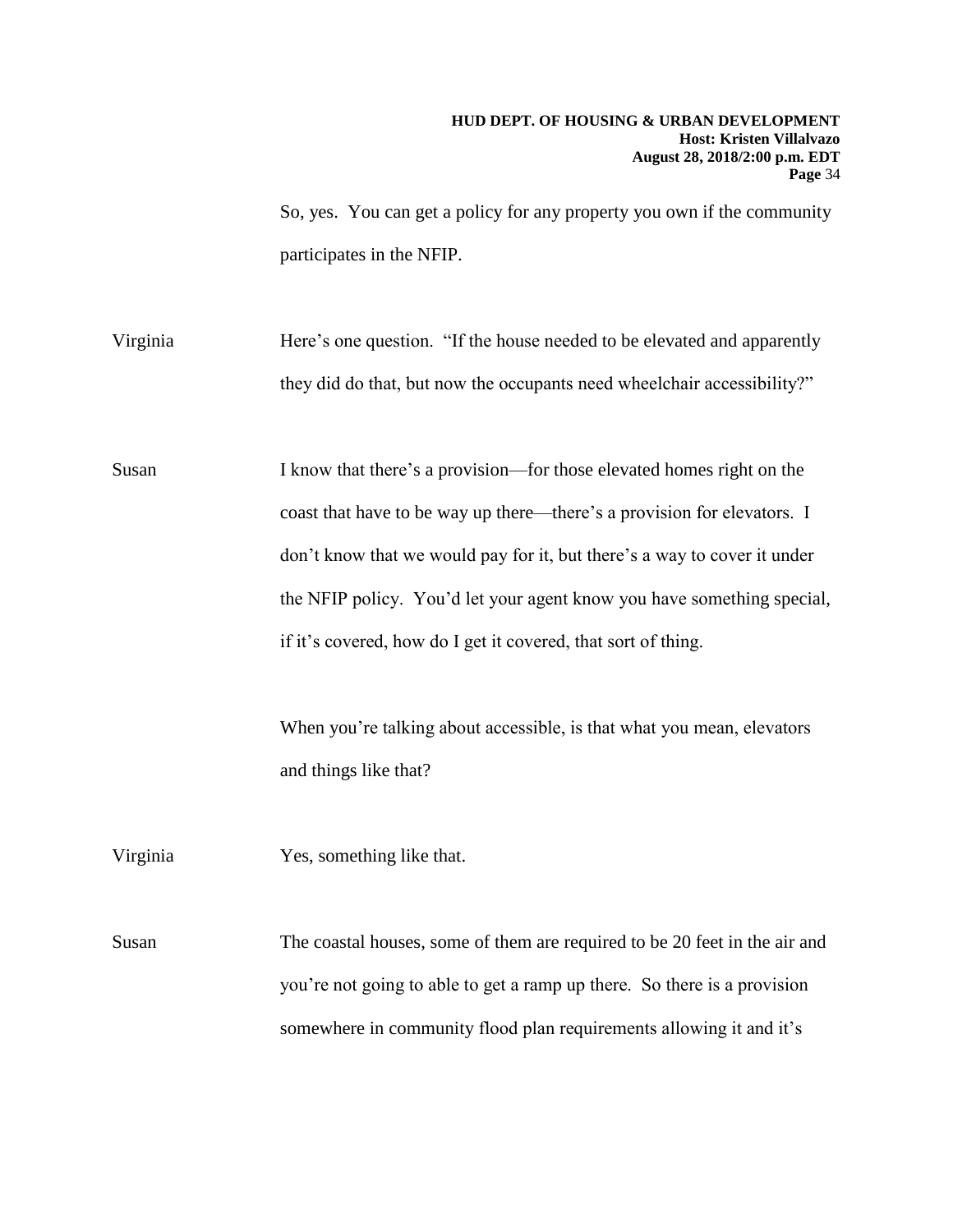covered somewhere in the 40 pages of the NFIP policy but definitely talk to your agent.

- Virginia I think that this is a situation in which, would the insurance still cover it if the additional repairs needed to be done after the elevation?
- Susan If it's not related to a flood damage, probably not. Porches often, a ramp is part of a porch, and there may not be as much coverage on outer areas of the house. But if you have a ramp and that porch is tightly attached to the house, there are some requirements on how it's attached, and it's damaged in a flood, that ramp would be rebuilt so that the person could get in their home. In most cases, it's a covered item, I guess.
- Virginia One of the things that I wanted to tell folks is that we do have a number of questions and it looks like we won't get time for, but we will add to what we post in the Archives, the frequently asked questions, and we'll have Susan give us the answers and we'll put them in the Archives section. So don't feel that we're ignoring your question. We just haven't had time to get to them all.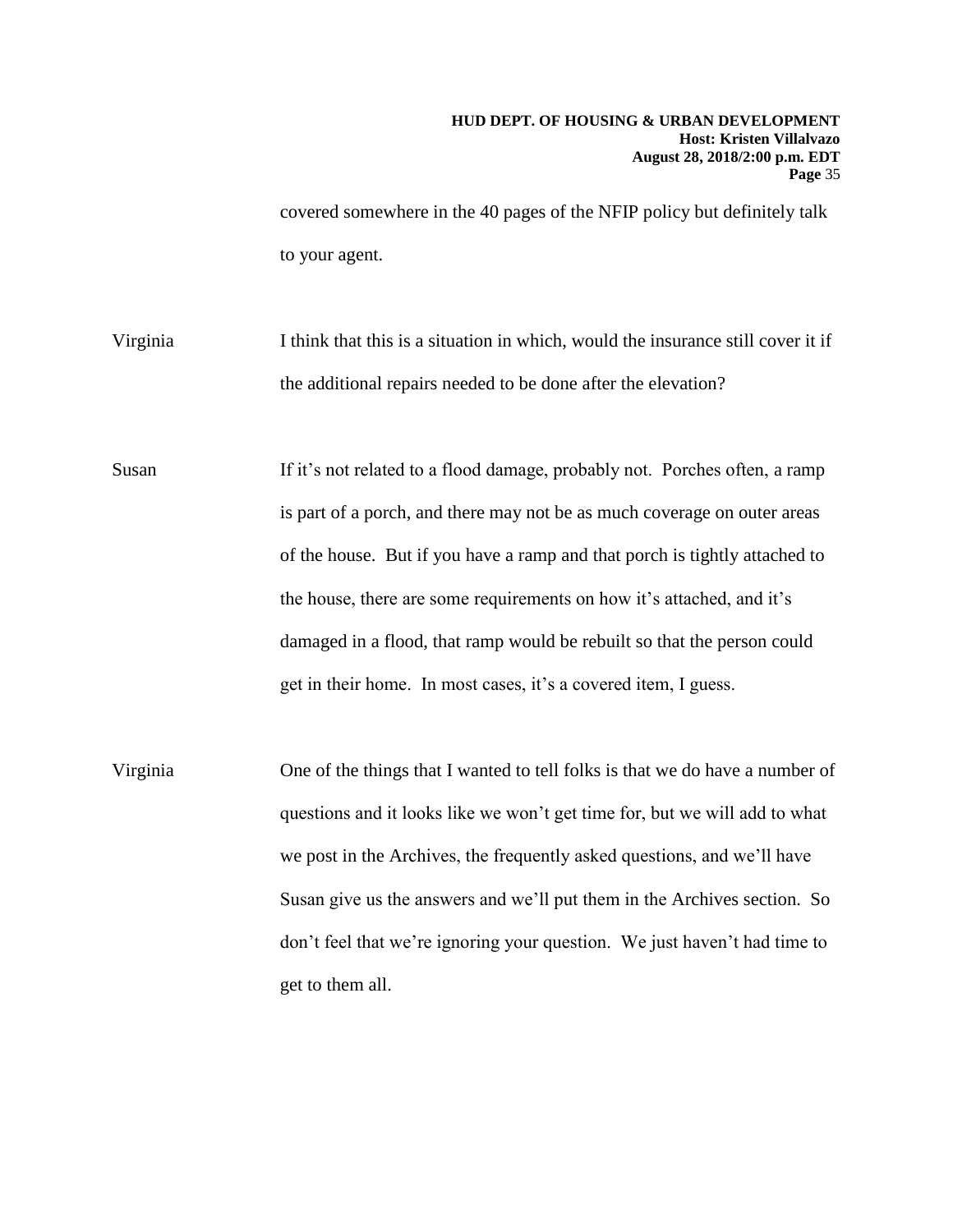| Susan | And if they want to talk to FloodSmart at fema.dhs.gov or                  |
|-------|----------------------------------------------------------------------------|
|       | susan.bernstein@dhs.gov, that's that last slide wherever it went. Where is |
|       | it? I'm not sure. I can answer things at FloodSmart, too. So we will get   |
|       | to them, I promise.                                                        |

Virginia Well, I think unless you've got some more to say, we'll thank everybody for attending.

Susan Okay, great. Thank you, everybody, for attending and thank you so much, Virginia and Jane. Thank you much for having me.

Virginia Okay, and everyone, we do intend to do this, repeat this probably in the spring sometime, so watch for that and watch for all the other training that we will be giving on disaster, recovery, and preparation. Go to page on HUD Exchange, we now have a Disaster Recovery Toolkit. It will have a lot of this information in it as well, so please visit that.

> And again, thank you for attending and remember you will get an email that's a certificate of training and we'll post your questions. Thank you very much for attending.